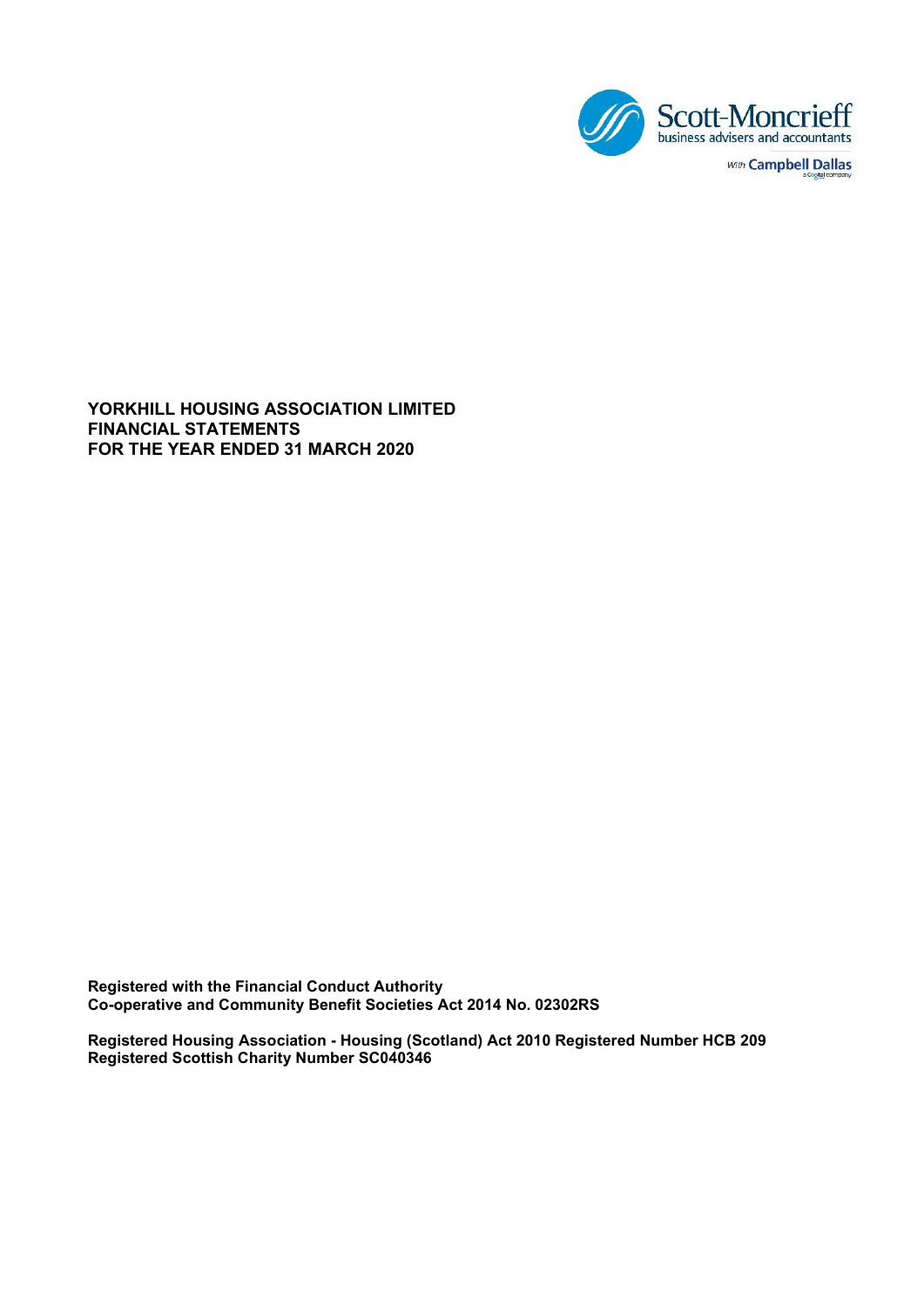# MANAGEMENT COMMITTEE, EXECUTIVES AND PROFESSIONAL ADVISORS

**Management committee**<br>Dr M Green R Winning Secretary<br>
C Armstrong Secretary<br>
Vice Chair C Armstrong H Fitzgerald Treasurer from 12 Sept 2019 P Braat (co-optee) B Docherty G Mattu J Gordon Resigned 12 Sept 2019 K White Resigned 12 Sept 2019 N McPherson P Marsden G McEwan Y Alexis Joined 12 Sept 2019 M Harris Joined 12 Sept 2019 J Sullivan Joined 12 Sept 2019

Chairperson

### Executive officers

Marion Menabney Gary Watson<br>Pauline Hollinsworth Robert Calvert Grant Kennedy

# Registered Office

1271 Argyle Street **Glasgow** G3 8TH

### Auditor

Scott-Moncrieff Audit Services Statutory Auditor 25 Bothwell Street Glasgow G2 6NL

#### **Solicitors**

TC Young & Son 7 West George Street Glasgow G2 1BA

#### Bankers

Bank of Scotland 258/262 Dumbarton Road Glasgow G11 6TU

Chief Executive Finance Manager Pauline Hollinsworth **Director of Property Services**<br>Stewart Pattison **Director of Property Services** Compliance Manager Property Services Manager Housing Services Manager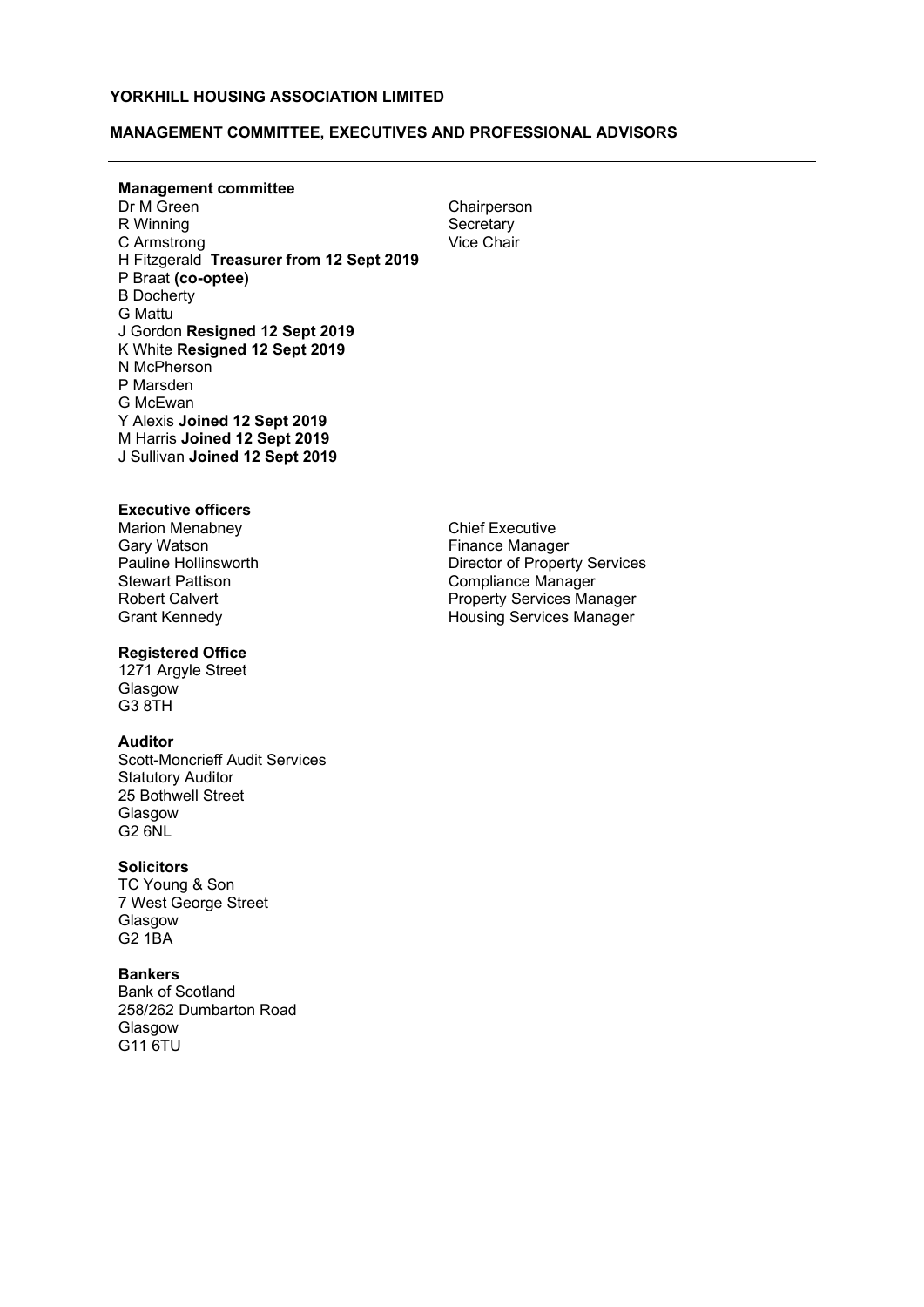# CONTENTS

|                                                                         | Page      |
|-------------------------------------------------------------------------|-----------|
| Report of the Management Committee (incorporating the Strategic Report) | $1 - 4$   |
| Management Committee's Statement on Internal Financial Controls         | 5         |
| <b>Auditor Report on Corporate Governance</b>                           | 6         |
| <b>Independent Auditor's Report on the Financial Statements</b>         | $7 - 8$   |
| <b>Statement of Comprehensive Income</b>                                | 9         |
| <b>Statement of Changes in Capital and Reserves</b>                     | 10        |
| <b>Statement of Financial Position</b>                                  | 11        |
| <b>Statement of Cash Flows</b>                                          | 12        |
| <b>Notes to the Financial Statements</b>                                | $13 - 33$ |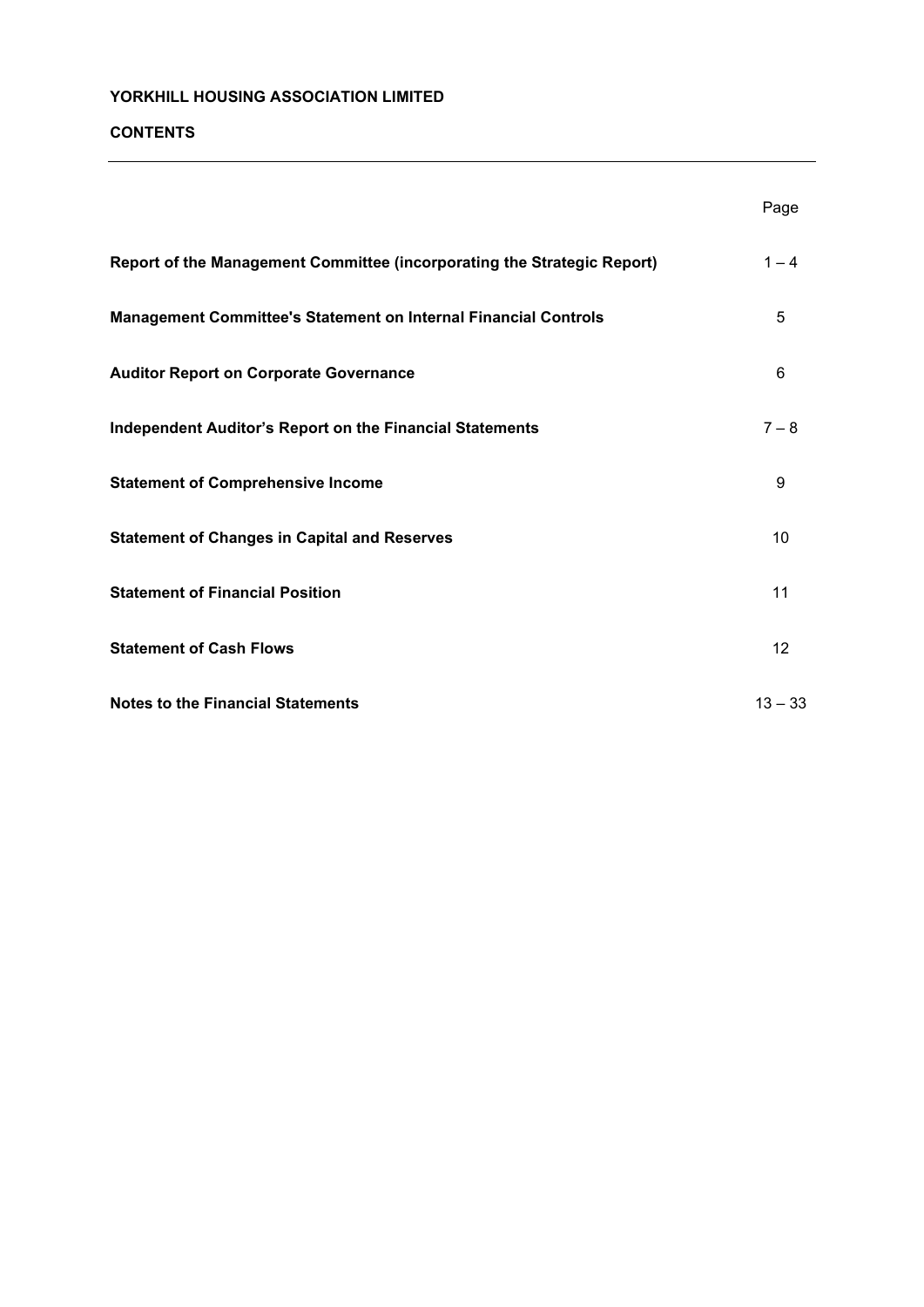# REPORT OF THE MANAGEMENT COMMITTEE (INCORPORATING THE STRATEGIC REPORT) FOR THE YEAR ENDED 31 MARCH 2020

The Management Committee present their report (incorporating the Strategic Report) and the financial statements for the year ended 31 March 2020.

# Principal Activities

The principal activities of the Association include:

- Provision and management of rented accommodation (456); and
- Management of properties on behalf of other owners. (505)

# Review of business and future prospects

The results for the year are set out in the Statement of Comprehensive Income on page 9. The surplus has been added to reserves brought forward.

# Future Plans

The Association carries out an annual review each year to look to the future of the organisation and to prepare a 1–3 year future plan. The senior management team then progress the plan and the Finance Manager prepares budgets and cash flows to ensure the financial viability and stability of the plan.

Key objectives within the current plan include:

- Assurance Regulatory compliance is a key principle of the Association's purpose and business planning. The Association issued its first Regulatory Assurance statement in October 2019. The Internal Auditor reviewed Assurance evidence and reporting procedures and confirmed the Association's full compliance with its regulatory requirements.
- Customer Engagement The Association completed a comprehensive resident's survey during the final stages of the year which identified tenants and owners interested in participating with staff to review policy and practice issues across a range of activities. These include: allocations, environmental improvements, affordability and investment programme standards. A programme for these participation groups will be developed when the pandemic restrictions are lifted.
- Rent Equalisation The Association planned to establish a rent equalisation programme in respect of former GHA properties where rent levels have not been calculated in accordance with YHA's rent setting policy. As a result of the pandemic, rent setting strategies will require to be carefully revisited during 2020-21.
- Affordability An Affordability and Value Strategy was developed to ensure relevant policies and practices span across all business activities. The senior management team will continue to closely monitor value markers when reviewing performance indicators and outcomes
- Freedom of Information Act The Association appointed a DPO during 2019 to ensure full compliance with the provisions of the legislation is maintained.
- Internal Audit The Association appointed an Internal Auditor during 2019 for a three year period. During 2019, audits were completed on: Assurance Gas Servicing; Financial Payments and Payroll Processes; and Planned Maintenance. Compliance was confirmed on all activities with development points noted where appropriate. The 2020 programme will review Risk Management, Financial Reporting, Allocations and Void Management
- New Model Rules The Association plans to arrange an SGM during 2020-21 to recommend the adoption of the new SFHA Model Rules 2020
- Cyber Security The Association is progressing towards achieving the Cyber Essentials accreditation .
- Review of IT Systems During 2019, the Association appointed an external consultant to review the current business systems and present options for upgrading/replacement. His report and recommendations will be considered by the governing body during 2020.
- Risk Management Staff pension provision arrangements were reviewed by the Management Committee in response to the significant financial risk posed by planned increase to the contribution levels for employers. Accordingly, the Association gave notice to SHAPS of its withdrawal from the Direct Benefit Scheme. Employees will be offered Direct Contribution Scheme from July 2020.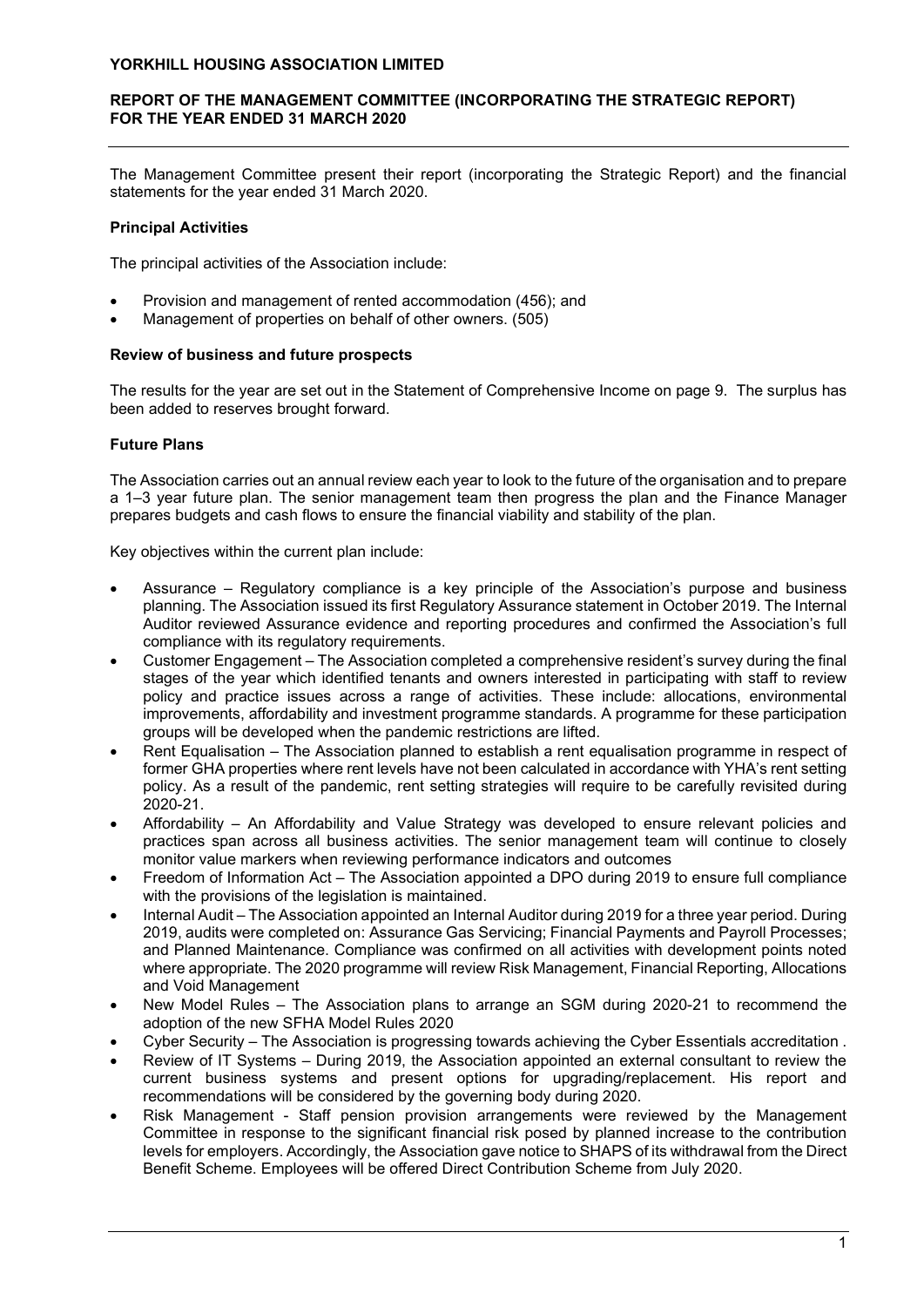# REPORT OF THE MANAGEMENT COMMITTEE (INCORPORATING THE STRATEGIC REPORT) FOR THE YEAR ENDED 31 MARCH 2020

# Risk and uncertainties

Covid-19

The most significant risk to the Association during 2020 will be the impact of Covid-19.

Risk mitigation strategies have been developed and regularly reviewed since 20<sup>th</sup> March 2020.

These will continue to be updated as the year ahead progresses and cover a range of strategic and operational business activities which include:

- Staff safety
- Service provision
- Governance arrangements
- Arrears management
- Planned cyclical and major projects
- Financial planning and viability

## Financial and non-financial key performance indicators

The Association's current strategic plan covering a 5 year period contains the following 7 organisational objectives:

- To be genuinely controlled by local residents and accountable to the community;
- To provide good quality rented accommodation to those in greatest housing need;
- To provide a responsive effective property management service to tenants and owners;
- To maintain the organisation's long-term viability and financial effectiveness;
- To ensure that all customers of the organisation are given the same high quality of service and that no sector of the community suffers from adverse discrimination; and
- To ensure that all customers of the organisation are consulted on projects, advised regularly on performance and continually asked how satisfied they are with service provided.
- To ensure the Association is fully compliant with its constitutional, regulatory and legal obligations.

To date the Association has been successful in achieving its strategic objectives and has achieved the following during 2019-20:

- Investment Programme The Association replaced boilers, central heating systems, kitchens and bathrooms in accordance with the planned programme.
- Local Control and Accountability Three tenants were elected to the Management Committee
- Equalities The Association updated its Equality and Diversity Strategy
- Viability and Value The Management Committee and sub-committees has received regular reports on a wide range of value indicators, including: financial plans, budget monitoring, performance outcomes, procurement processes, arrears management and maintenance expenditure.
- Regulatory Compliance Assurance reports have been a standing agenda item for committee meetings during 2019-20.
- Legal Compliance The Association achieved compliance with new requirements relating to the 2019 Freedom of Information Act (Scotland)

# **Governance**

### Governing Document

The Association as a social landlord is registered with the Scottish Housing Regulator, OSCR and the Financial Conduct Authority.

### Recruitment and Appointment of the Management Committee

One third of the Management Committee retire by rotation annually at the Annual General Meeting. They can then be nominated for re-election.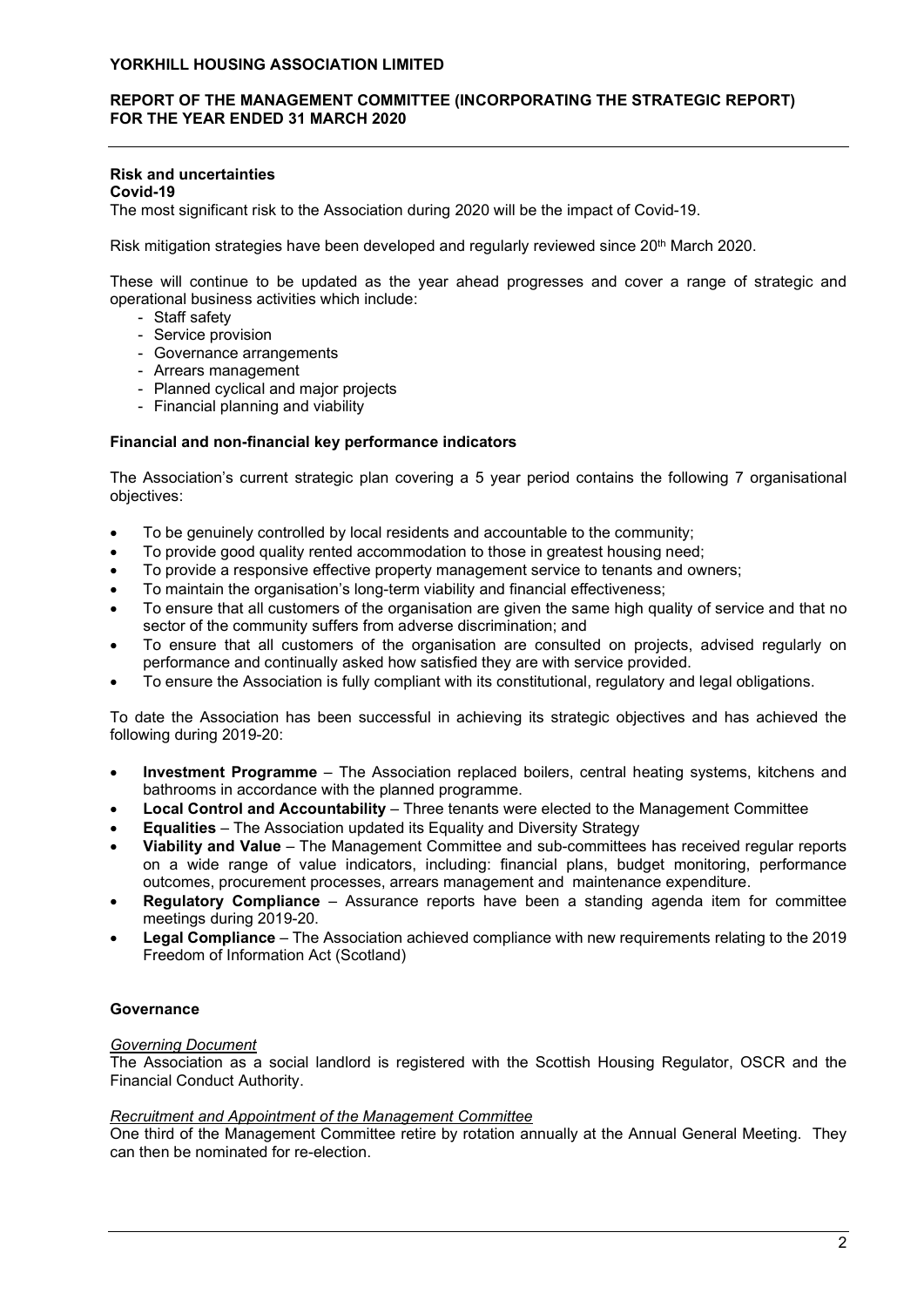# REPORT OF THE MANAGEMENT COMMITTEE (INCORPORATING THE STRATEGIC REPORT) FOR THE YEAR ENDED 31 MARCH 2020

## Governance (continued)

The Management Committee ensures all stakeholder requirements are addressed by having a diverse Board and Committee structure. The Association seeks to have a pool of members with a wide range of skills. However, the Association's training policy and annual appraisal systems assist in ensuring the Members receive the required training to enable them to keep up to date with all legal and internal policies, procedures and requirements of stakeholders.

The Association endeavours to have a diverse range of Management Committee members who can bring their own skills to the Committee. This is achieved by direct contact with residents within the Yorkhill area as well as by networking and identifying members who could bring their own skills and experience to the Association's Management Committee.

### Annual Appraisal of Management Committee

An annual appraisal of the management committee is undertaken by an external organisation. The process involves assessments of the team's collective knowledge and also one to one interviews for individuals. The report presented to committee confirms the ongoing competences of all members in accordance with regulatory requirements.

## Management Committee Members and Training

Newly elected Management Committee members receive an induction programme consisting of governance issues, finance policy and financial statements, introduction to the Housing Association framework, asset management and regulation and monitoring. All committee members are encouraged to take up external sector training opportunities. Regular in-house training sessions are delivered by the Chief Executive and senior staff. Training outcomes are presented quarterly to Committee.

## Organisational Structure

The Management Committee consists of 13 board members: 12 elected and 1 co-optee. The Management Committee meet 10 times per year. There is also a governance and finance sub-committee and a services sub-committee, who meet six weekly and report directly to the Management Committee.

Delegated authority is in place and day to day responsibility for the provision of services rests with the Chief Executive. The Chief Executive is responsible for ensuring that the Association delivers the services specified and that key performance indicators are met.

### Management committee and executive officers

The Management Committee and executive officers of the Association are listed on the Association's information page at the start of the financial statements.

Each member of the Management Committee holds one fully paid share of £1 in the Association. The executive officers of the Association hold no interest in the Association's share capital and although not having the legal status of directors they act as executives within the authority delegated by the committee.

### Statement of management committee's responsibilities

Statute requires the Management Committee to prepare financial statements for each financial year which give a true and fair view of the state of affairs of the Association and of the income or expenditure of the Association for the year ended on that date. In preparing these financial statements, the Management Committee is required to:

- select suitable accounting policies and then apply them consistently;
- make judgements and estimates that are reasonable and prudent;
- state whether applicable accounting standards have been followed subject to any material departures disclosed and explained in the financial statements; and
- prepare the financial statements on the going concern basis unless it is inappropriate to presume that the Association will continue in business.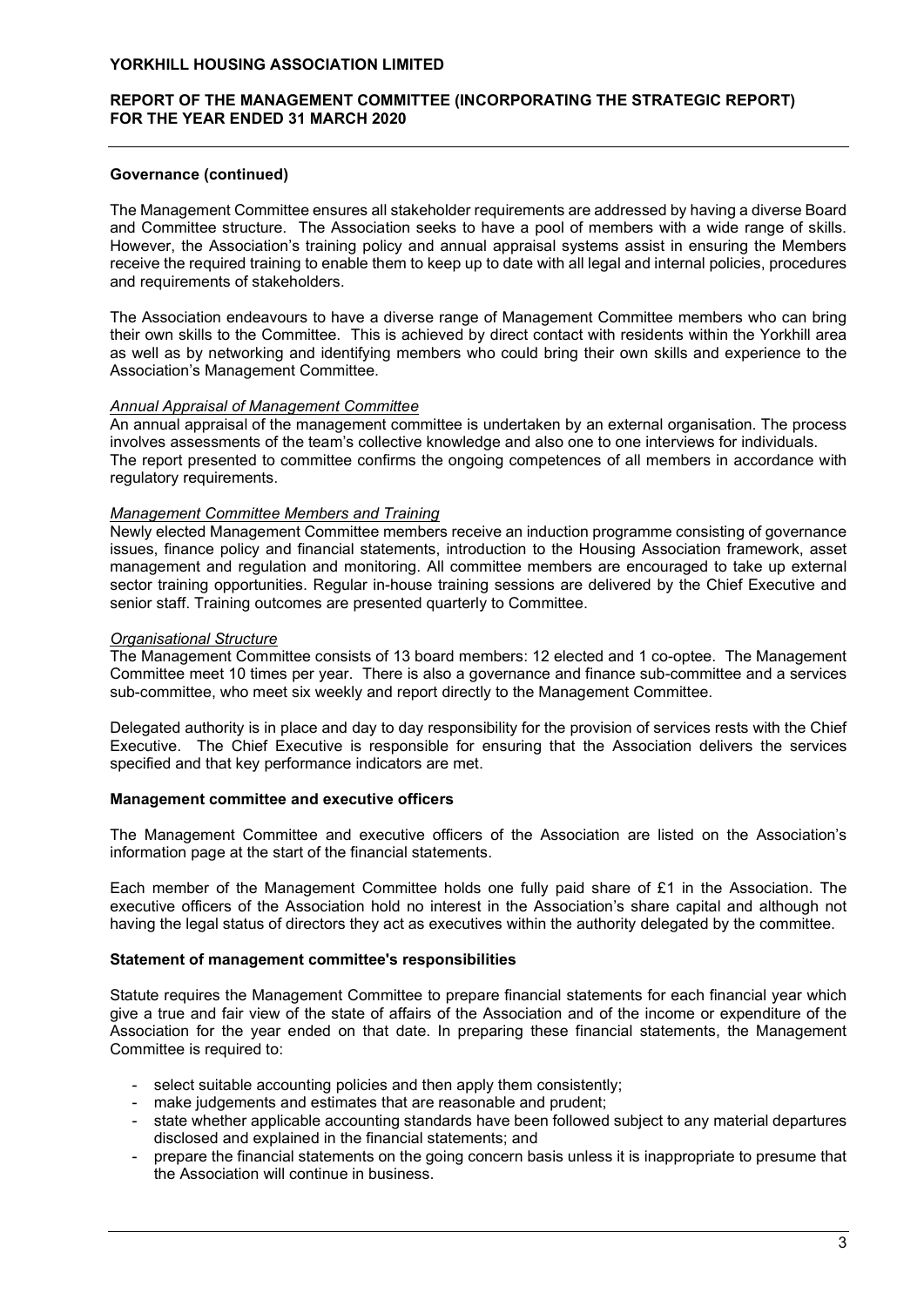# REPORT OF THE MANAGEMENT COMMITTEE (INCORPORATING THE STRATEGIC REPORT) FOR THE YEAR ENDED 31 MARCH 2020

### Statement of management committee's responsibilities (continued)

The Management Committee is responsible for keeping proper accounting records which disclose with reasonable accuracy at any time the financial position of the Association. They are also responsible for safeguarding the assets of the Association and hence for taking reasonable steps for the prevention and detection of fraud and other irregularities.

### Related party transactions

Some members of the Management Committee are tenants or owner occupiers, however, the policies, procedures and agreements in place do not allow them to use their position on the committee to their personal advantage.

Related party transactions are documented at note 24.

### Internal financial control

The Committee is responsible for the Association's system of internal financial control, and has reviewed its effectiveness from information provided by management staff.

Any system can only provide reasonable and not absolute assurance against material mis-statement or loss.

The financial control system within the Association is fundamentally simple and appropriate to the size and complexity of the organisation. It includes a combination of regular review of financial results compared with an agreed budget and authorisation of all expenditure by senior staff and Committee.

During 2019, the Association's internal processes for payments and payroll were reviewed by the Internal Auditor and confirmed as satisfactory. Development points were included in the report and have been adopted.

# Disclosure of information to the auditor

To the knowledge and belief of each of the persons who are members of the Management Committee at the time the report is approved:

- So far as the Committee members are aware, there is no relevant information of which the Association's auditor is unaware; and
- He/she has taken all the steps that he/she ought to have taken as a Committee member in order to make himself/herself aware of any relevant information, and to establish that the Association's auditor is aware of the information.

### Auditor

The appointed auditor, Scott-Moncrieff, tendered their resignation during 2019 and were replaced by Scott-Moncrieff Audit Services. Scott-Moncrieff Audit Services have expressed their willingness to continue in office as auditor and will be proposed for reappointment at the Annual General Meeting.

# By order of the Board of Management

R Winning **Secretary** 

Date: 20 August 2020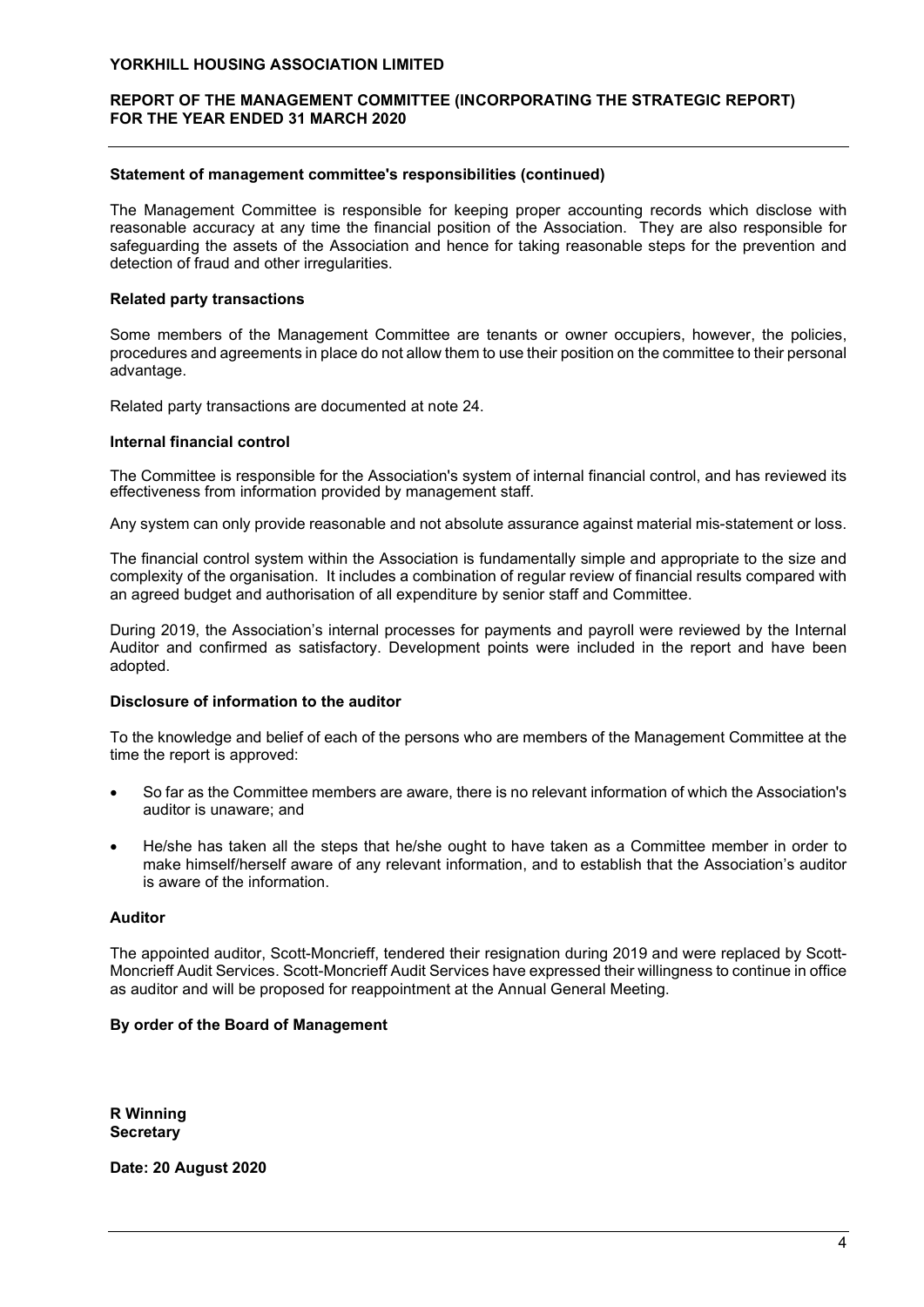# MANAGEMENT COMMITTEE'S STATEMENT ON INTERNAL FINANCIAL CONTROLS FOR THE YEAR ENDED 31 MARCH 2020

The Management Committee acknowledges its ultimate responsibility for ensuring that the Association has in place a system of controls that is appropriate for the various business environments in which it operates.

These controls are designed to give reasonable assurance with respect to:

- the reliability of financial information for use within the Association;
- the maintenance of proper accounting records; and
- the safeguarding of assets against unauthorised use or disposition.

It is the Management Committee's responsibility to establish and maintain systems of internal financial control. Such systems can only provide reasonable and not absolute assurance against material financial misstatement or loss. Key elements include ensuring that:

- formal policies and procedures are in place, including the documentation of key systems and rules relating to the delegation of authorities, which allow the monitoring of controls and restrict the unauthorised use of the Association's assets;
- experienced and suitably qualified staff take responsibility for important business functions, and annual appraisal procedures have been established to maintain standards of performance;
- forecasts and budgets are prepared regularly, which allow the Management Committee and staff to monitor the key business risks and progress towards financial plans set for the year and medium term; regular management accounts are prepared timeously, providing relevant, reliable and up to date financial and other information and significant variances from budget are investigated where appropriate;
- all significant new initiatives, major commitments and investment projects are subject to formal authorisation procedures;
- the Management Committee reviews reports from the Chief Executive, staff and the external and internal auditor to provide reasonable assurance that control procedures are in place and are being followed; and
- formal procedures have been established for instituting appropriate action to correct weaknesses identified from the above reports.

The Management Committee has confirmed the existence of the system of internal financial control in the Association for the year ended 31 March 2020.

By order of the Management Committee

Dr M Green Chairperson

Dated: 20 August 2020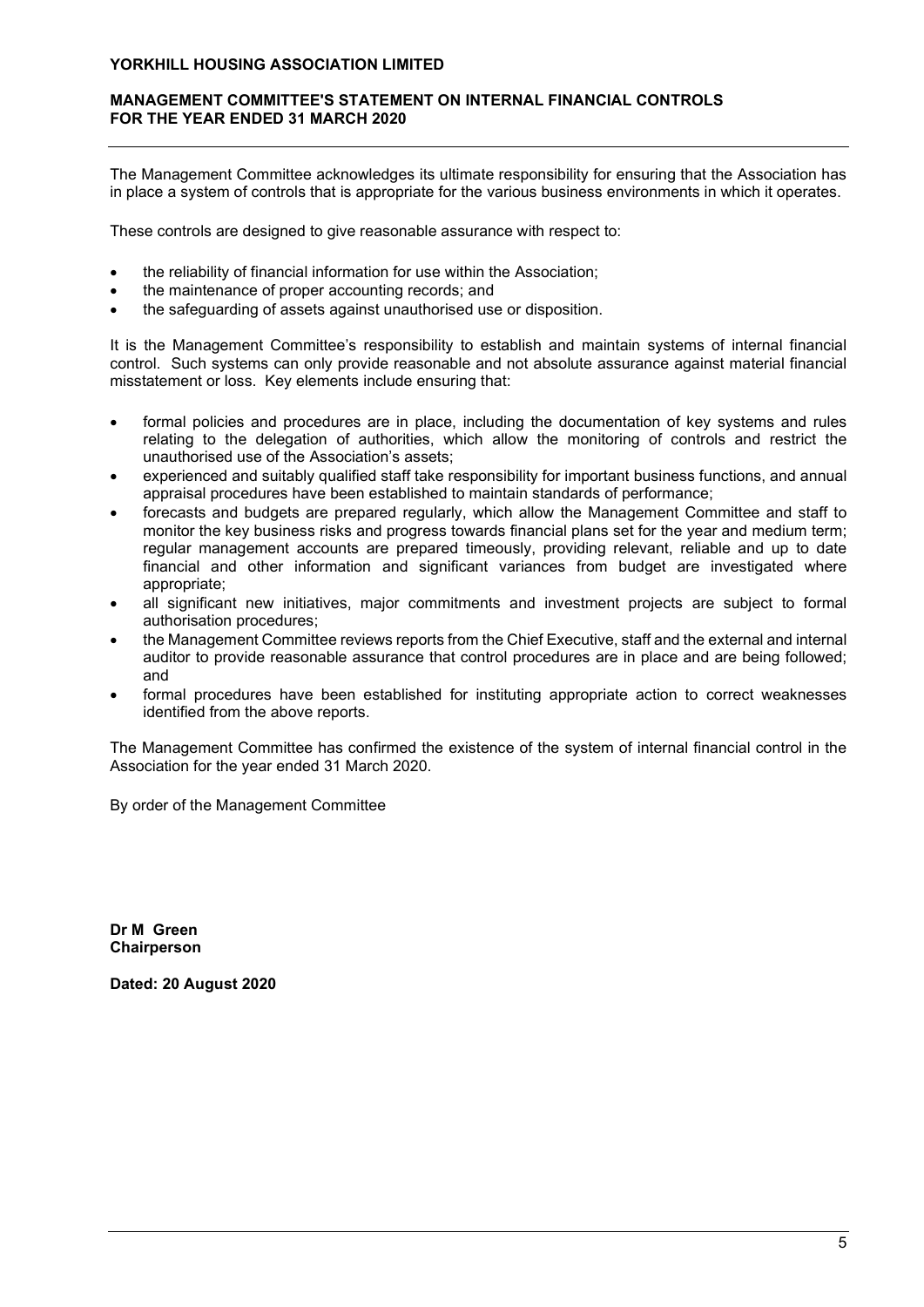# REPORT OF THE AUDITOR TO THE MANAGEMENT COMMITTEE ON CORPORATE GOVERNANCE MATTERS FOR THE YEAR ENDED 31 MARCH 2020

In addition to our audit of the Financial Statements, we have reviewed your statement on page 5 concerning the Association's compliance with the information required by the Regulatory Standards in respect of internal financial controls contained within the publication "Our Regulatory Framework" and associated Regulatory Advisory Notes which are issued by the Scottish Housing Regulator.

# Basis of Opinion

We carried out our review having regard to the requirements on corporate governance matters within Bulletin 2009/4 issued by the Financial Reporting Council. The Bulletin does not require us to review the effectiveness of the Association's procedures for ensuring compliance with the guidance notes, nor to investigate the appropriateness of the reason given for non-compliance.

# Opinion

In our opinion the Statement on Internal Financial Control on page 5 has provided the disclosures required by the relevant Regulatory Standards within the publication "Our Regulatory Framework" and associated Regulatory Advisory Notes issued by the Scottish Housing Regulator in respect of internal financial controls and is consistent with the information which came to our attention as a result of our audit work on the Financial Statements.

Through our enquiry of certain members of the Management Committee and officers of the Association and examination of relevant documents, we have satisfied ourselves that the Management Committee's Statement on Internal Financial Control appropriately reflects the Association's compliance with the information required by the relevant Regulatory Standards in respect of internal financial controls contained within the publication "Our Regulatory Framework" and associated Regulatory Advisory Notes issued by the Scottish Housing Regulator in respect of internal financial controls.

Scott-Moncrieff Audit Services Statutory Auditor 25 Bothwell Street Glasgow G2 6NL

Dated: 20 August 2020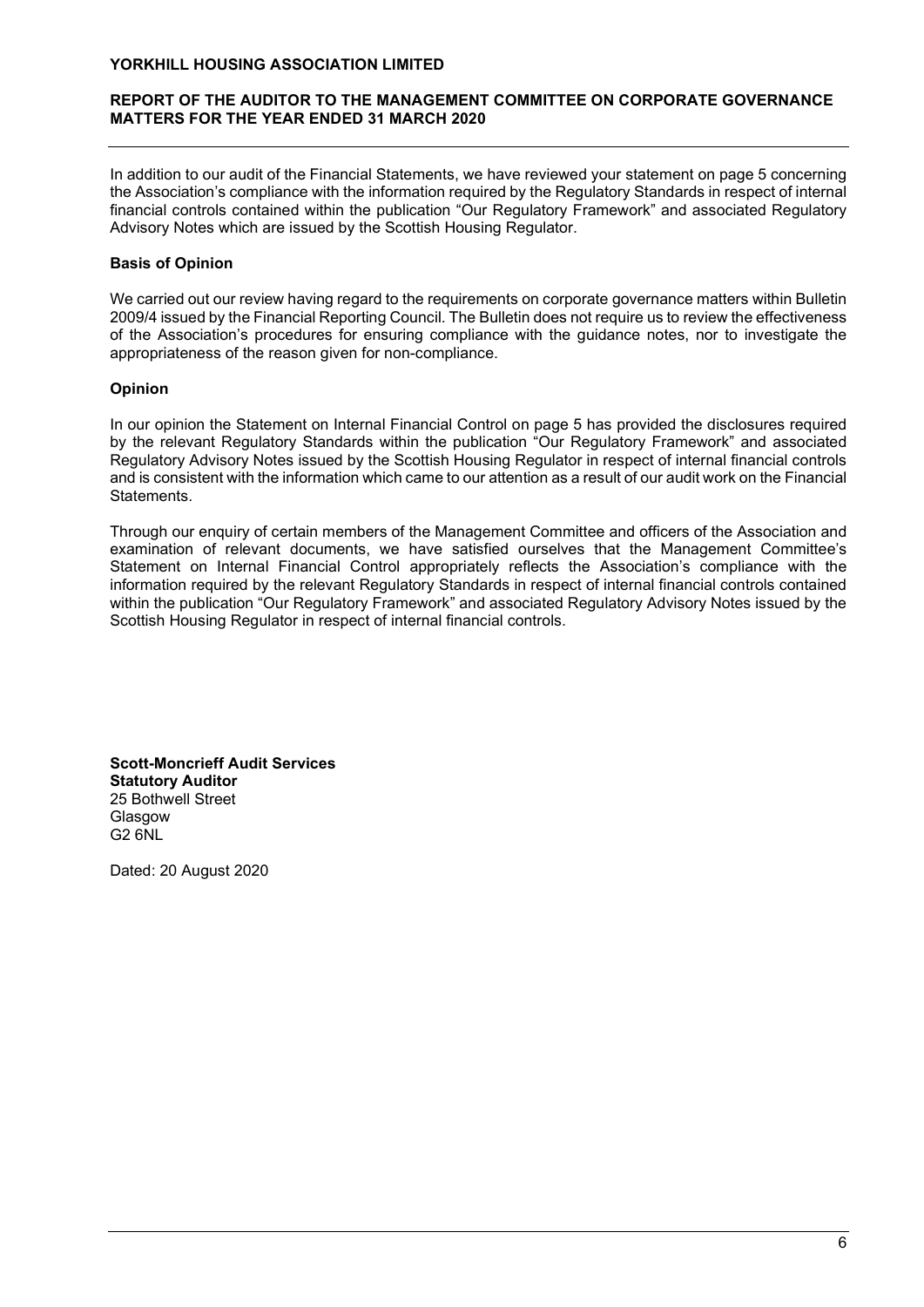# INDEPENDENT AUDITOR'S REPORT TO THE MEMBERS OF YORKHILL HOUSING ASSOCIATION LIMITED ON THE FINANCIAL STATEMENTS FOR THE YEAR ENDED 31 MARCH 2020

# **Opinion**

We have audited the financial statements of Yorkhill Housing Association Limited (the Association) for the year ended 31 March 2020 which comprise the Statement of Comprehensive Income, the Statement of Changes in Capital and Reserves, the Statement of Financial Position, the Statement of Cash Flows and the notes to the financial statements, including a summary of significant accounting policies. The financial reporting framework that has been applied in their preparation is applicable law and United Kingdom Accounting Standards, including Financial Reporting Standard 102 'The Financial Reporting Standard applicable in the UK and Republic of Ireland' (United Kingdom Generally Accepted Accounting Practice).

In our opinion, the financial statements:

- give a true and fair view of the state of the Association's affairs as at 31 March 2020 and of its income and expenditure for the year then ended;
- have been properly prepared in accordance with United Kingdom Generally Accepted Accounting Practice; and
- have been prepared in accordance with the Co-operative and Community Benefit Societies Act 2014, Part 6 of the Housing (Scotland) Act 2010 and the Determination of Accounting Requirements 2019 issued by the Scottish Housing Regulator.

## Basis for opinion

We conducted our audit in accordance with International Standards on Auditing (UK) (ISAs (UK)) and applicable law. Our responsibilities under those standards are further described in the auditor's responsibilities for the audit of the financial statements section of our report. We are independent of the Association in accordance with the ethical requirements that are relevant to our audit of the financial statements in the United Kingdom, including the Financial Reporting Council's Ethical Standard and we have fulfilled our ethical responsibilities in accordance with these requirements. We believe that the audit evidence we have obtained is sufficient and appropriate to provide a basis for our audit opinion.

### Conclusions relating to going concern

We have nothing to report in respect of the following matters in which the ISAs (UK) require us to report to you where:

- the Management Committee's use of the going concern basis of accounting in the preparation of the financial statements is not appropriate; or
- the Management Committee has not disclosed in the financial statements any identified material uncertainties that may cast significant doubt about the Association's ability to continue to adopt the going concern basis of accounting for a period of at least twelve months from the date when the financial statements are authorised for issue.

### Other information

The other information comprises the information included in the annual report, other than the financial statements and our auditor's report thereon. The Management Committee are responsible for the other information. Our opinion on the financial statements does not cover the other information and we do not express any form of assurance conclusion thereon.

In connection with our audit of the financial statements, our responsibility is to read the other information and, in doing so, consider whether the other information is materially inconsistent with the financial statements or our knowledge obtained in the audit or otherwise appears to be materially misstated. If we identify such material inconsistencies or apparent material misstatements, we are required to determine whether there is a material misstatement in the financial statements or a material misstatement of the other information. If, based on the work we have performed, we conclude that there is a material misstatement of this other information, we are required to report that fact.

We have nothing to report in this regard.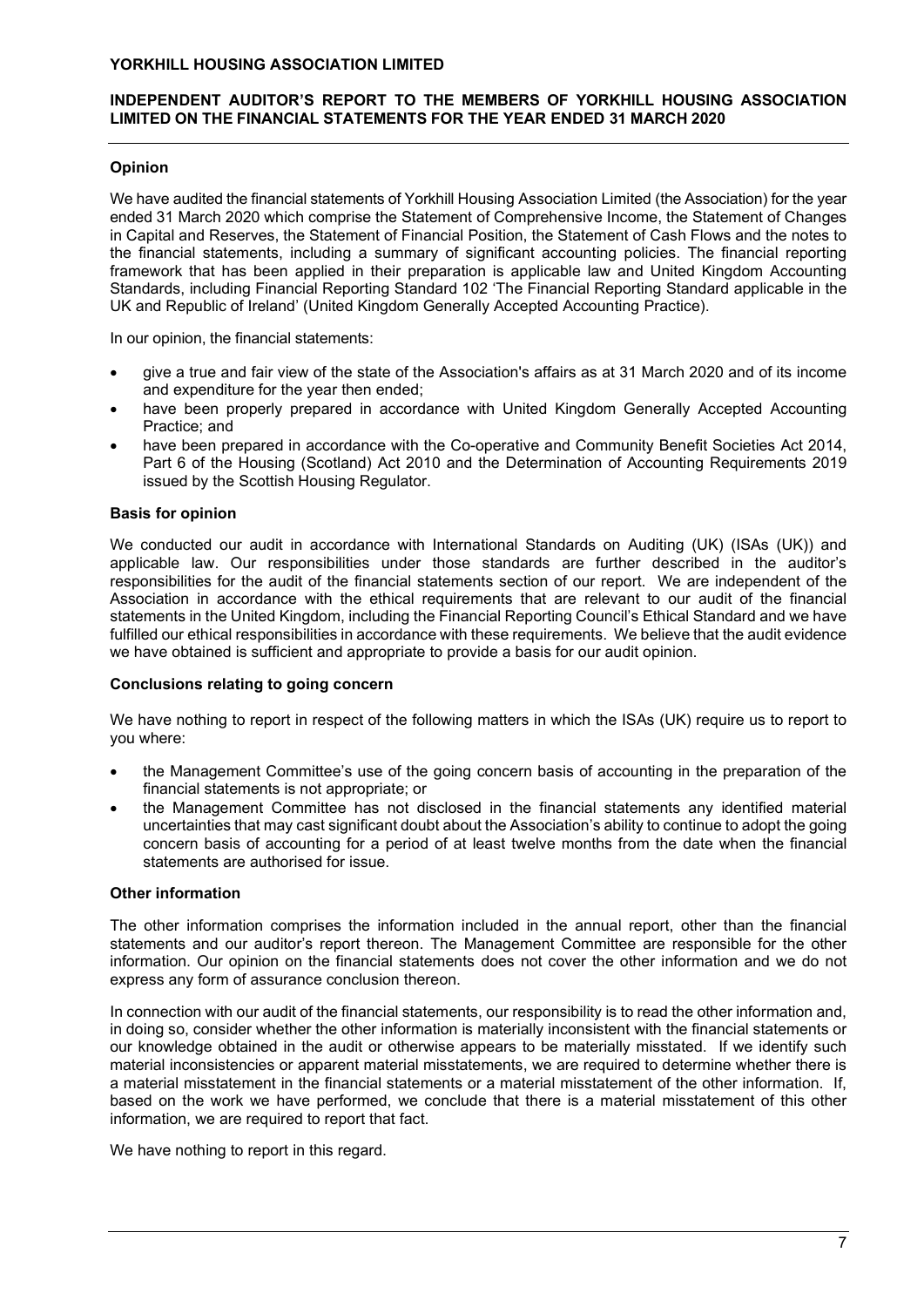# INDEPENDENT AUDITOR'S REPORT TO THE MEMBERS OF YORKHILL HOUSING ASSOCIATION LIMITED ON THE FINANCIAL STATEMENTS FOR THE YEAR ENDED 31 MARCH 2020

# Matters on which we are required to report by exception

We have nothing to report in respect of the following matters where the Co-operative and Community Benefit Societies Act 2014 require us to report to you if, in our opinion:

- a satisfactory system of control over transactions has not been maintained; or
- the Association has not kept proper accounting records; or
- the financial statements are not in agreement with the books of account; or
- we have not received all the information and explanations we need for our audit.

## Responsibilities of the Management Committee

As explained more fully in the Statement of the Management Committee's Responsibilities set out on page 3, the Management Committee is responsible for the preparation of the financial statements and for being satisfied that they give a true and fair view, and for such internal control as the Management Committee determine is necessary to enable the preparation of financial statements that are free from material misstatement, whether due to fraud or error.

In preparing the financial statements, the Management Committee are responsible for assessing the Association's ability to continue as a going concern, disclosing, as applicable, matters related to going concern and using the going concern basis of accounting unless the Management Committee either intend to liquidate the Association or to cease operations, or have no realistic alternative but to do so.

## Auditor's responsibilities for the audit of the financial statements

We have been appointed as auditor under the Co-operative and Community Benefit Societies Act 2014 and report in accordance with the Act and relevant regulations made or having effect thereunder.

Our objectives are to obtain reasonable assurance about whether the financial statements as a whole are free from material misstatement, whether due to fraud or error, and to issue an auditor's report that includes our opinion. Reasonable assurance is a high level of assurance, but is not a guarantee that an audit conducted in accordance with ISAs (UK) will always detect a material misstatement when it exists. Misstatements can arise from fraud or error and are considered material if, individually or in aggregate, they could reasonably be expected to influence the economic decisions of users taken on the basis of these financial statements.

A further description of our responsibilities for the audit of the financial statements is located on the Financial Reporting Council's website at: www.frc.org.uk/auditorsresponsibilities. This description forms part of our auditor's report.

# Use of our report

This report is made solely to the Association's members, as a body, in accordance with Section 87 of the Co-operative and Community Benefit Societies Act 2014. Our audit work has been undertaken so that we might state to the Association's members, as a body, those matters we are required to state to them in an auditor's report and for no other purpose. To the fullest extent permitted by law, we do not accept or assume responsibility to anyone other than the Association and the Association's members, as a body, for our audit work, for this report, or for the opinions we have formed.

Scott-Moncrieff Audit Services, Statutory Auditor Eligible to act as an auditor in terms of Section 1212 of the Companies Act 2006 25 Bothwell Street **Glasgow** G2 6NL

Date: 20 August 2020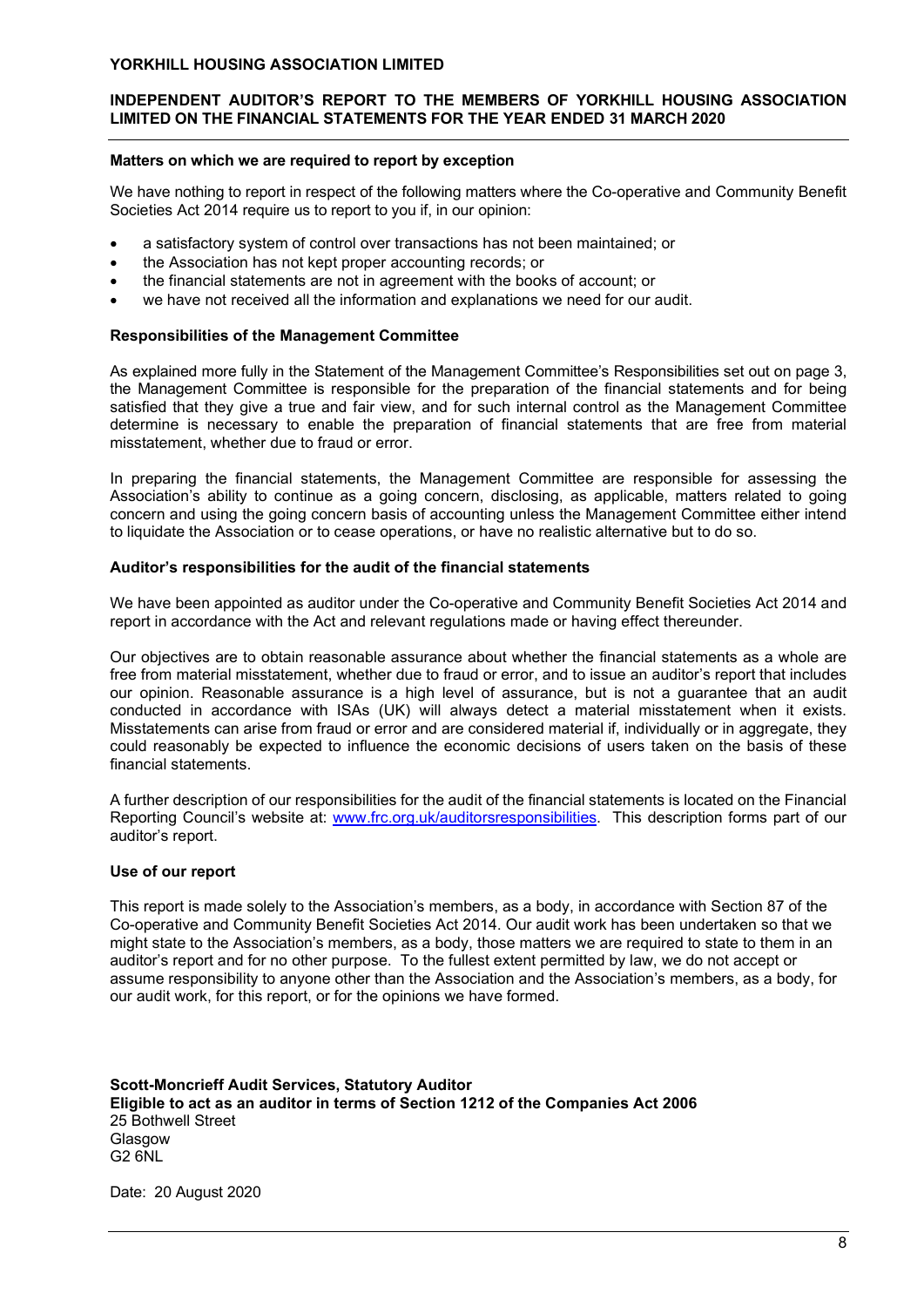## STATEMENT OF COMPREHENSIVE INCOME FOR THE YEAR ENDED 31 MARCH 2020

|                                                                                                                    | <b>Notes</b> | 2020<br>£           | 2019<br>£           |
|--------------------------------------------------------------------------------------------------------------------|--------------|---------------------|---------------------|
| <b>Turnover</b>                                                                                                    | 4            | 2,181,922           | 2,134,651           |
| <b>Operating Expenditure</b>                                                                                       | 4            | (2,055,776)         | (1,940,158)         |
| <b>Operating surplus</b>                                                                                           | 4            | 126,146             | 194,493             |
| (Loss) on disposal of property, plant and equipment<br>Interest receivable<br>Interest payable and financing costs | 10<br>11     | 13,339<br>(45, 476) | 10,493<br>(50, 057) |
| Surplus for the year before taxation                                                                               |              | 94,009              | 154,929             |
| Taxation                                                                                                           | 12           |                     |                     |
| Surplus for the year                                                                                               |              | 94,009              | 154,929             |
| Other comprehensive income                                                                                         |              |                     |                     |
| Initial recognition of multi-employer defined benefit                                                              | 23           |                     | (81, 360)           |
| scheme<br>Actuarial gain in respect of pension scheme                                                              | 23           | 215,000             | 59,000              |
| Total comprehensive income for the year                                                                            |              | 309,009             | 132,569             |

The results for the year relate wholly to continuing activities.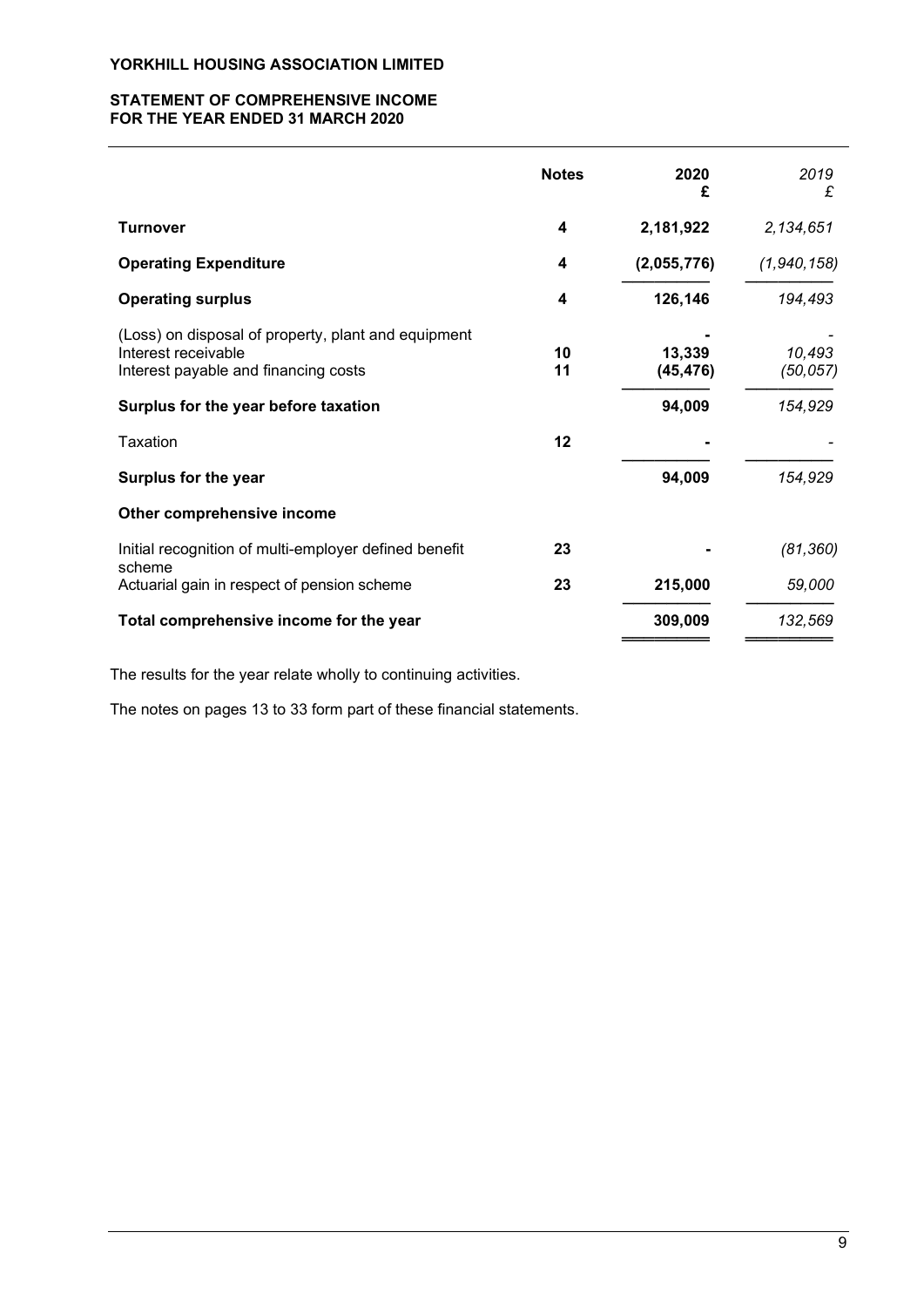## STATEMENT OF CHANGES IN CAPITAL AND RESERVES AS AT 31 MARCH 2020

|                                         | <b>Share</b><br>Capital | <b>Revenue</b><br><b>Reserves</b><br>£ | Total<br><b>Reserves</b><br>£ |
|-----------------------------------------|-------------------------|----------------------------------------|-------------------------------|
| Balance at 1 April 2019                 | 126                     | 2,824,521                              | 2,824,647                     |
| Total comprehensive income for the year |                         | 309,009                                | 309,009                       |
| Issue of share capital                  | ٩                       |                                        |                               |
| Cancellation of share capital           | (5)                     |                                        | (5)                           |
| <b>Balance at 31 March 2020</b>         | 122                     | 3,133,530                              | 3,133,652                     |

# STATEMENT OF CHANGES IN CAPITAL AND RESERVES AS AT 31 MARCH 2019

|                                                                                              | <b>Share</b><br>Capital | Revenue<br>Reserves  | Total<br>Reserves<br>£ |
|----------------------------------------------------------------------------------------------|-------------------------|----------------------|------------------------|
| Balance at 1 April 2018<br>Total comprehensive income for the year<br>Issue of share capital | 130                     | 2,691,952<br>132,569 | 2,692,082<br>132,569   |
| Cancellation of share capital                                                                | (11)                    |                      | (11)                   |
| Balance at 31 March 2019                                                                     | 126                     | 2,824,521            | 2,824,647              |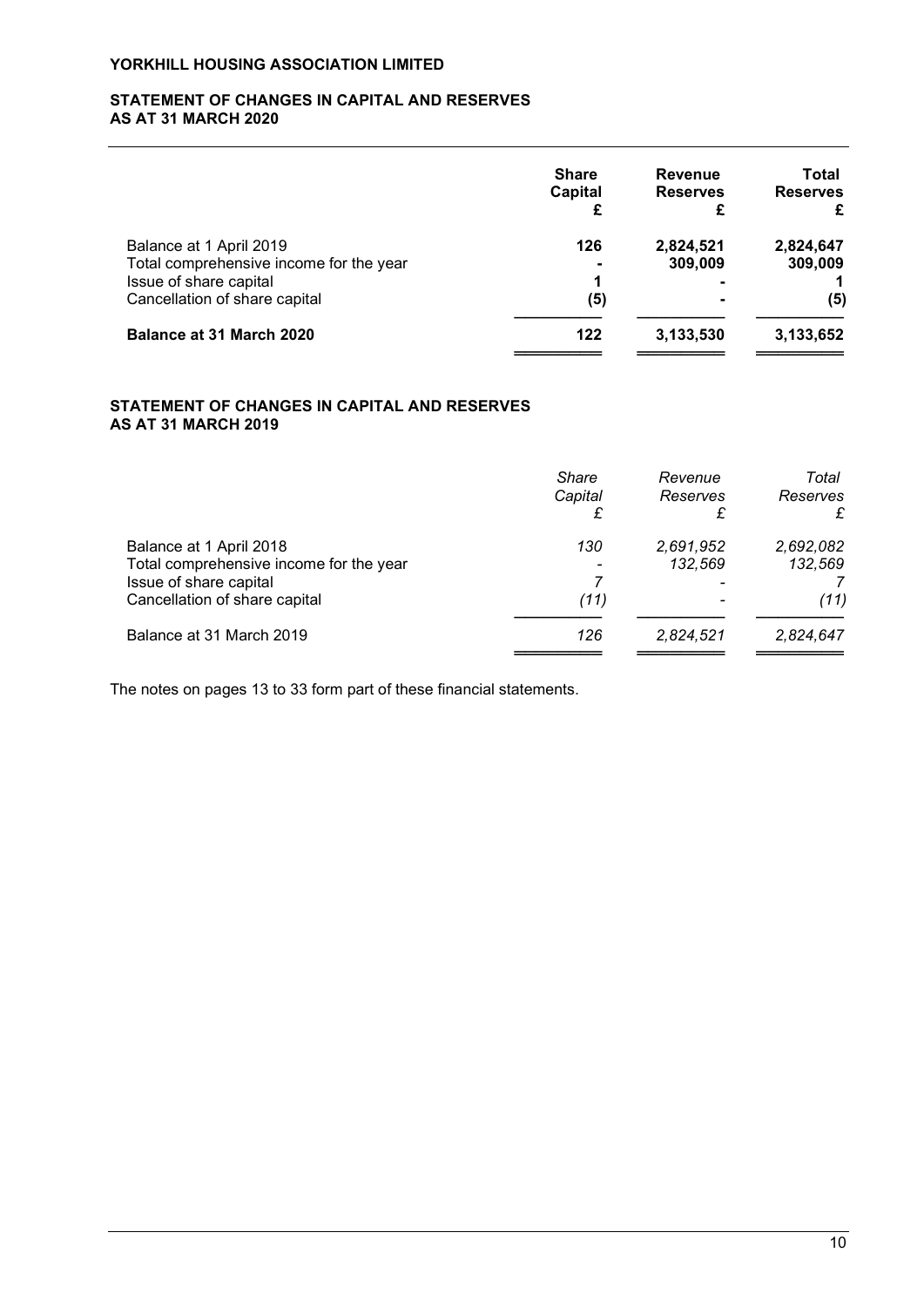### STATEMENT OF FINANCIAL POSITION AS AT 31 MARCH 2020

|                                                                             | <b>Notes</b>                 | 2020<br>£                       | 2019<br>£                       |
|-----------------------------------------------------------------------------|------------------------------|---------------------------------|---------------------------------|
| <b>Tangible fixed assets</b><br>Housing properties<br>Other fixed assets    | 14a<br>14 <sub>b</sub>       | 7,596,723<br>462,725            | 7,696,030<br>466,635            |
|                                                                             |                              | 8,059,448                       | 8,162,665                       |
| <b>Current assets</b><br>Debtors<br>Cash at bank and in hand<br>Investments | 15<br>16a<br>16 <sub>b</sub> | 241,877<br>272,355<br>1,939,232 | 221,303<br>278,988<br>2,229,559 |
| <b>Creditors</b><br>Amounts falling due within one year                     | 17                           | 2,453,464<br>(1, 262, 655)      | 2,729,850<br>(1, 129, 843)      |
| <b>Net current assets</b>                                                   |                              | 1,190,809                       | 1,600,007                       |
| <b>Total assets less current liabilities</b>                                |                              | 9,250,257                       | 9,762,762                       |
| <b>Creditors</b><br>Amounts falling due after more than one year            | 18                           | (6,018,605)                     | (6, 590, 025)                   |
| Pension - defined benefit liability                                         | 23                           | (98,000)                        | (348,000)                       |
| <b>Net Assets</b>                                                           |                              | 3,133,652                       | 2,824,647                       |
| <b>Capital and reserves</b><br>Called up share capital<br>Revenue reserves  | 20<br>21                     | 122<br>3,133,530<br>3,133,652   | 126<br>2,824,521<br>2,824,647   |

The financial statements were authorised for issue by the Management Committee on 20 August 2020 and signed on its behalf by:

| Dr M Green  | <b>R</b> Winning | C Armstrong       |
|-------------|------------------|-------------------|
| Chairperson | <b>Secretary</b> | <b>Vice Chair</b> |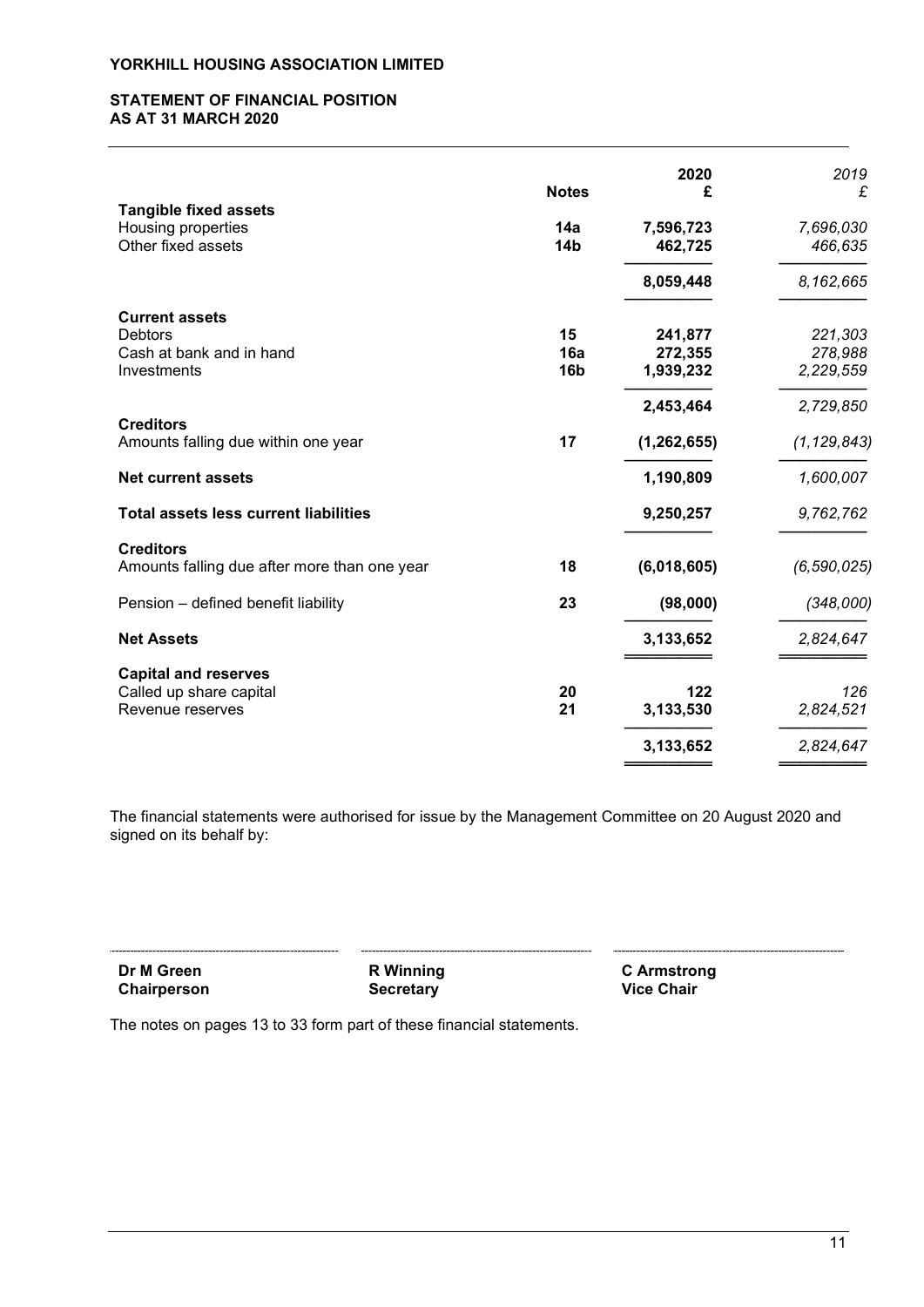# STATEMENT OF CASH FLOWS FOR THE YEAR ENDED 31 MARCH 2020

|                                                                                                                                                                                                 | <b>Notes</b> | 2020<br>£                                                    | 2019<br>£                                                   |
|-------------------------------------------------------------------------------------------------------------------------------------------------------------------------------------------------|--------------|--------------------------------------------------------------|-------------------------------------------------------------|
| Net cash generated from operating activities                                                                                                                                                    | 22           | 522,260                                                      | 543,229                                                     |
| Cash flow from investing activities<br>Purchase of fixed assets<br>Purchase of other fixed assets<br>Government capital grants received<br>Interest received                                    |              | (374, 790)<br>(16, 551)<br>20,979<br>13,339                  | (181, 713)<br>(11, 676)<br>5,559<br>10,493                  |
| <b>Cash flow from financing activities</b><br>Interest paid<br>Repayment of borrowings<br>Issue of share capital<br>Transfer to current asset investments<br>SHAPS Past service deficit payment |              | (357, 023)<br>(45, 476)<br>(325, 722)<br>290,327<br>(91,000) | (177, 337)<br>(50, 057)<br>(65, 935)<br>18,990<br>(88, 497) |
| Net change in cash and cash equivalents                                                                                                                                                         |              | (171, 870)<br>(6, 633)                                       | (185, 492)<br>180,400                                       |
| Cash and cash equivalents at 1 April                                                                                                                                                            | 16a          | 278,988                                                      | 98,588                                                      |
| Cash and cash equivalents at 31 March                                                                                                                                                           | 16a          | 272,355                                                      | 278,988                                                     |

|                                  | At 1 April<br>2019<br>£ | <b>Cash flows</b><br>£ | Other non-<br>cash<br>changes<br>£ | At 31<br><b>March 2020</b><br>£ |
|----------------------------------|-------------------------|------------------------|------------------------------------|---------------------------------|
| <b>Cash and cash equivalents</b> |                         |                        |                                    |                                 |
| Cash                             | 278,988                 | (6, 633)               |                                    | 272,355                         |
| Cash equivalents                 | 2,229,559               | (290, 327)             | $\blacksquare$                     | 1,939,232                       |
|                                  | 2,508,547               | (296, 960)             | $\blacksquare$                     | 2,211,587                       |
| <b>Borrowings</b>                |                         |                        |                                    |                                 |
| Debt due within one year         | (65, 941)               | 65,941                 | (46, 889)                          | (46,889)                        |
| Debt due after one year          | (1, 241, 835)           | 258,304                | 48,366                             | (935, 165)                      |
|                                  | (1,307,776)             | 324,245                | 1,477                              | (982, 054)                      |
| Total                            | 1,200,771               | 27,285                 | 1,477                              | 1,229,533                       |
|                                  |                         |                        |                                    |                                 |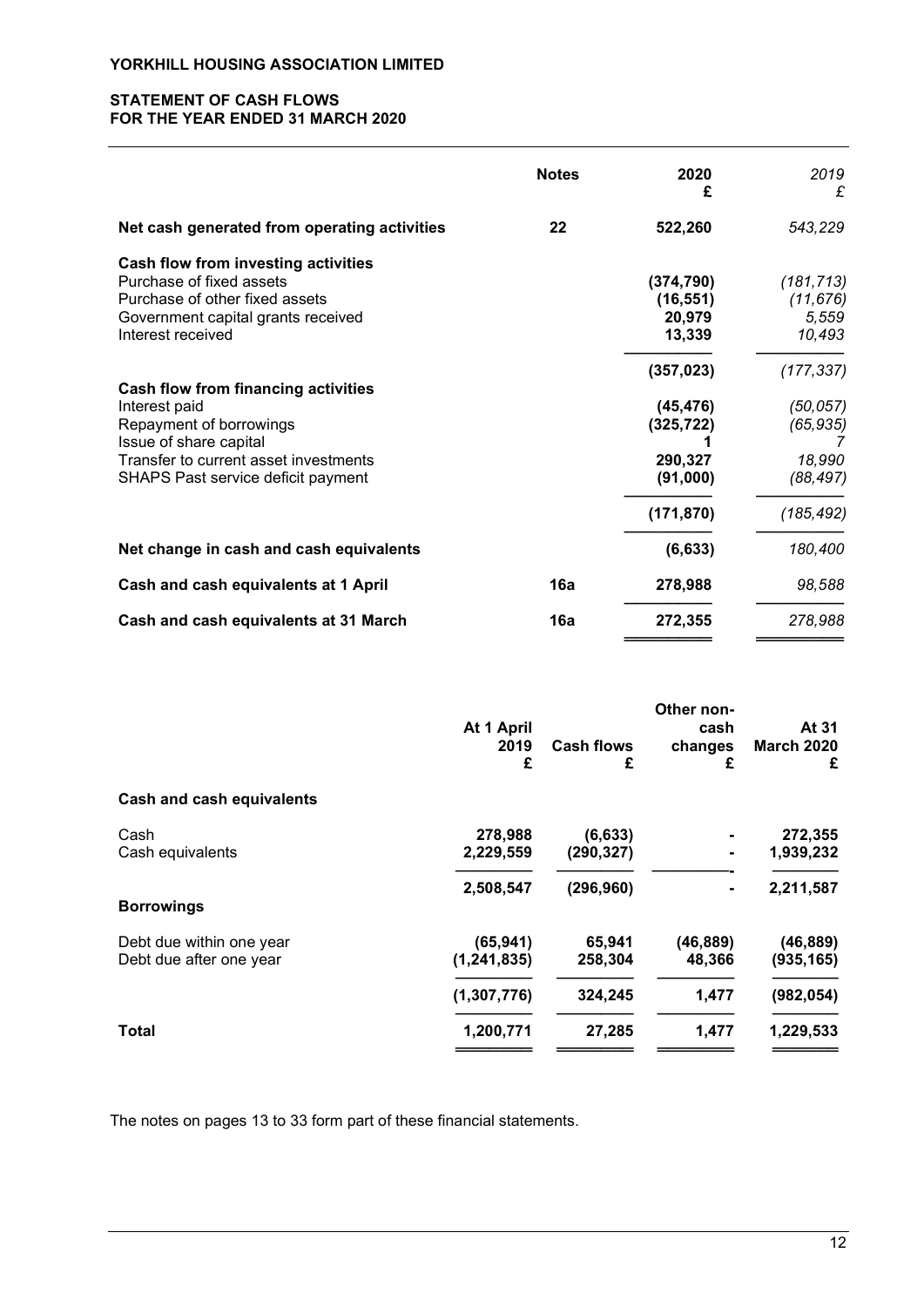# NOTES TO THE FINANCIAL STATEMENTS FOR THE YEAR ENDED 31 MARCH 2020

### 1. General information

These financial statements are presented in Pounds Sterling (GBP), as that is the currency in which the Association's transactions are denominated. They comprise the financial statements of Yorkhill Housing Association drawn up for the year ended 31 March 2020.

The Association is defined as a public benefit entity and thus the Association complies with all disclosure requirements relating to public benefit entities. The Association is a registered social landlord in Scotland and its registered number is HCB 209.

The Association's Scottish Charity number is SC040346. The address of the Association's registered office is: 1271 Argyle Street, Glasgow, G3 8TH.

## 2. Accounting policies

### Basis of accounting

The financial statements are prepared on the historical cost basis of accounting subject to the revaluation of certain fixed assets and in accordance with United Kingdom Accounting Standards including Financial Reporting Standard 102 'The Financial Reporting Standard applicable in the United Kingdom and Republic of Ireland' (United Kingdom Generally Accepted Accounting Practice) and comply with the requirements of the Determination of Housing Requirements 2019 as issued by the Scottish Housing Regulator and the Statement of Recommended Practice for Social Housing Providers issued in 2018.

The preparation of these financial statements in compliance with FRS 102 requires the use of certain accounting estimates. It also requires management to exercise judgement in applying the Association's accounting policies (see note 3).

### Basis of preparation

The financial statements are prepared on the historical cost basis of accounting subject to the revaluation of certain fixed assets and in accordance with applicable accounting standards.

The effect of events relating to the year ended 31 March 2020, which occurred before the date of approval of the financial statements by the Board of Management have been included in the statements to the extent required to show a true and fair view of the state of affairs as at 31 March 2020 and of the results for the year ended on that date.

### Going Concern

The Management Committee anticipate that a surplus will be generated in the year to 31 March 2021, and also expected to be generated from the year to 31 March 2022. The Association has a healthy cash balance and net current asset position and thus the Management Committee is satisfied that there are sufficient resources in place to continue operations in the foreseeable future. The Committee members have assessed the impact of COVID-19 on its going concern status and after consideration, do not believe that this will affect the Association's ability to continue operating. Thus, the Management Committee continue to adopt the going concern basis of accounting in preparing the annual financial statements.

### Turnover

Turnover represents rental and service charge income, factoring service income, and fees or revenue grants receivable from Glasgow City Council and from the Scottish Government.

Income from rental and service charges, factoring and commercial letting activities is recognised when the association is entitled to it, it is probable it will be received and it can be measured reliably.

Income from revenue grants receivable have been covered in a separate accounting policy below.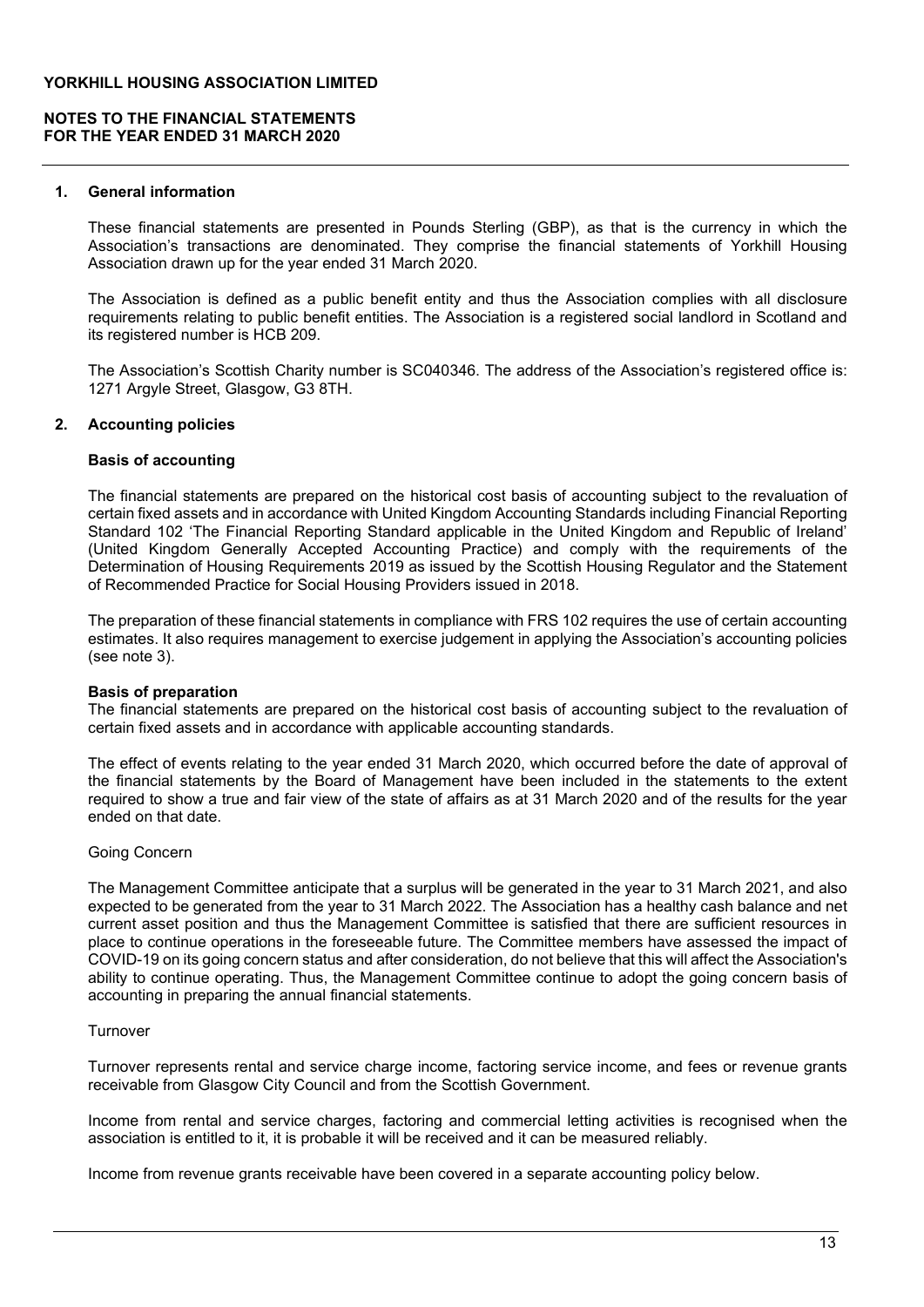## NOTES TO THE FINANCIAL STATEMENTS FOR THE YEAR ENDED 31 MARCH 2020

## 2. Accounting policies(continued)

# Apportionment of management expenses

Direct employee, administration and operating costs have been apportioned to the relevant sections of the income and expenditure account on the basis of costs of staff directly attributable to the operations dealt with in the financial statements.

### Interest receivable

Interest receivable is recognised in the Statement of Comprehensive Income using the effective interest method.

## Interest payable

Finance costs are charged to the Statement of Comprehensive Income over the term of the debt using the effective interest method so that the amount charged is at a constant rate on the carrying amount. Issue costs are initially recognised as a reduction in the proceeds of the associated capital instrument.

## Government capital grants

Government capital grants, amounts approved by The Scottish Government or local authorities, are paid directly to the Association as required to meet its liabilities during the development process. This is treated as a deferred capital grant and is released to income in accordance with the accrual model over the useful life of the asset it relates to on completion of the development phase. The accrual model requires the Association to recognise income on a systematic basis over the period in which the Association recognises the related costs for which the grant is intended to compensate.

### Government revenue grants

Government revenue grants are recognised using the accrual model which means the Association recognises the grant in income on a systematic basis over the period in which the Association recognises the related costs for which the grant is intended to compensate.

### Non-government capital and revenue grants

Non-government capital and revenue grants are recognised using the performance model. If there are no performance conditions attached the grants are recognised as revenue when the Association is entitled to them. It is probable they will be received and they can be measured reliably.

A grant that imposes specific future performance related conditions on the recipient is recognised as revenue only when the performance related conditions are met.

A grant received before the revenue recognition criteria are satisfied is recognised as a liability.

# Fixed assets - Housing properties

Housing properties are stated at cost less accumulated depreciation. The development cost of housing properties includes:

- 1. Cost of acquiring land and buildings
- 2. Development expenditure including administration costs

These costs are either termed "qualifying costs" by The Scottish Government for approved social housing grant schemes and are considered for mortgage loans by the relevant lending authorities or are met out of the Association's reserves.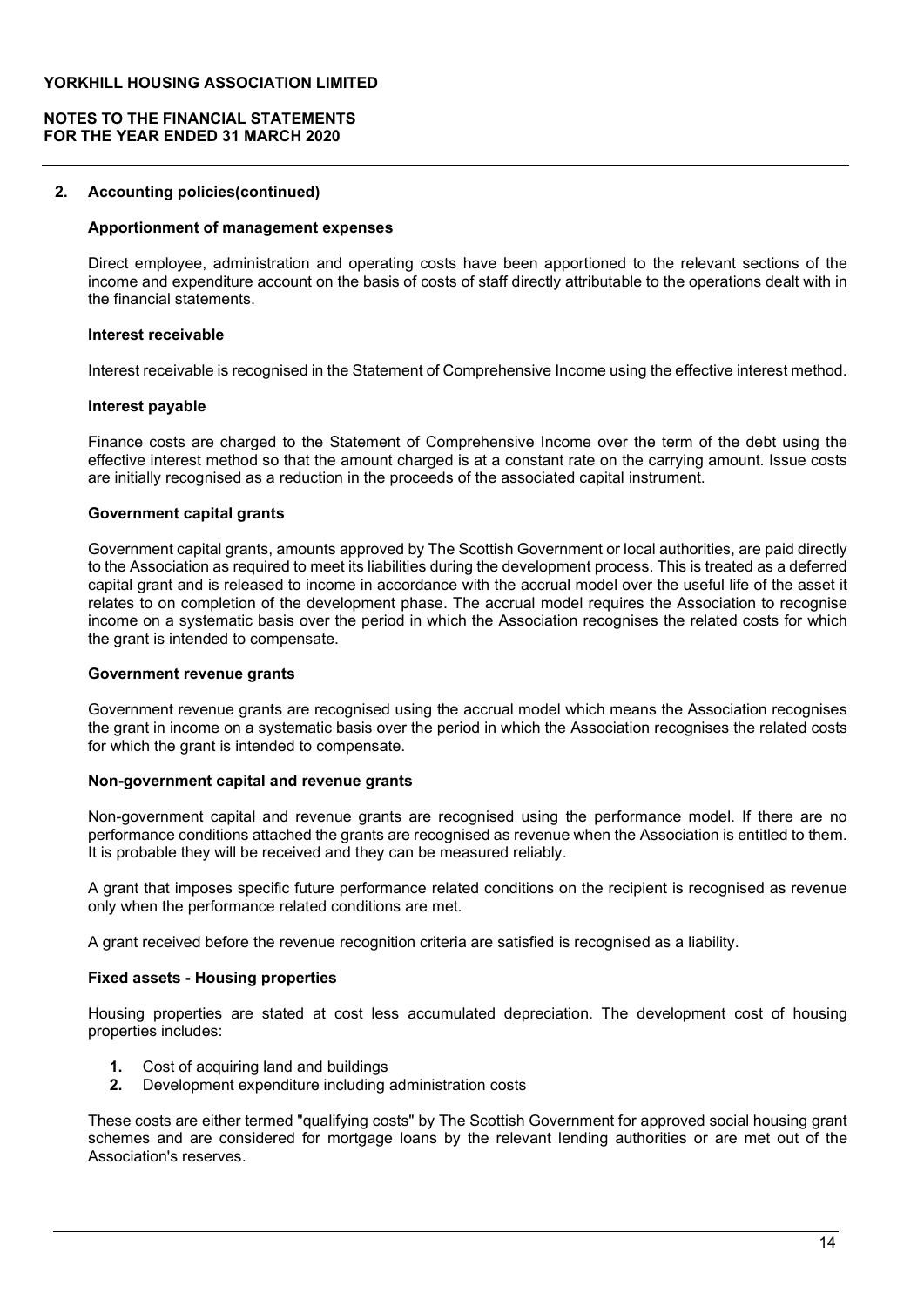## NOTES TO THE FINANCIAL STATEMENTS FOR THE YEAR ENDED 31 MARCH 2020

### 2. Accounting policies (continued)

All invoices and architects' certificates relating to capital expenditure incurred in the year at gross value before retentions are included in the accounts for the year, provided that the dates of issue or valuation are prior to the year-end.

Expenditure on schemes which are subsequently aborted is written off in the year in which it is recognised that the schemes will not be developed to completion.

### Depreciation

#### 1. Housing properties

Each housing unit has been split between its major component parts. Each major component is depreciated on a straight line basis over its expected useful economic life. The following major components and useful lives have been identified by the Association:

| Land             | - not depreciated |
|------------------|-------------------|
| <b>Kitchens</b>  | - over 18 years   |
| <b>Bathrooms</b> | - over 18 years   |
| <b>Structure</b> | - over 50 years   |
| <b>Boilers</b>   | - over 15 years   |
| Central heating  | - over 24 years   |
| <b>Gutters</b>   | - over 20 years   |
| Windows          | - over 20 years   |
| Tiles            | - over 40 years   |
| Lifts            | - over 15 years   |
| Flashings        | - over 30 years   |

### 2. Other fixed assets

Depreciation is charged on other fixed assets so as to write off the asset cost less any recoverable value over its anticipated useful life.

The following rates have been used:

| Furniture, Fittings & Equipment | - 20% straight line |
|---------------------------------|---------------------|
| <b>Office Property</b>          | - over 50 years     |

A full year's depreciation is charged in the year of purchase. No charge is made in the year of disposal.

### Investment property

Investment properties are initially recorded at cost. Thereafter investment properties are held at market value with any changes in market value recognised in the Statement of Comprehensive Income. The investment properties are not depreciated.

### **Debtors**

Short term debtors are measured at transaction price, less any impairment.

### **Creditors**

Short term creditors are measured at the transaction price. Other financial liabilities, including bank loans, are measured initially at fair value, net of transaction costs, and are measured subsequently at amortised cost using the effective interest method.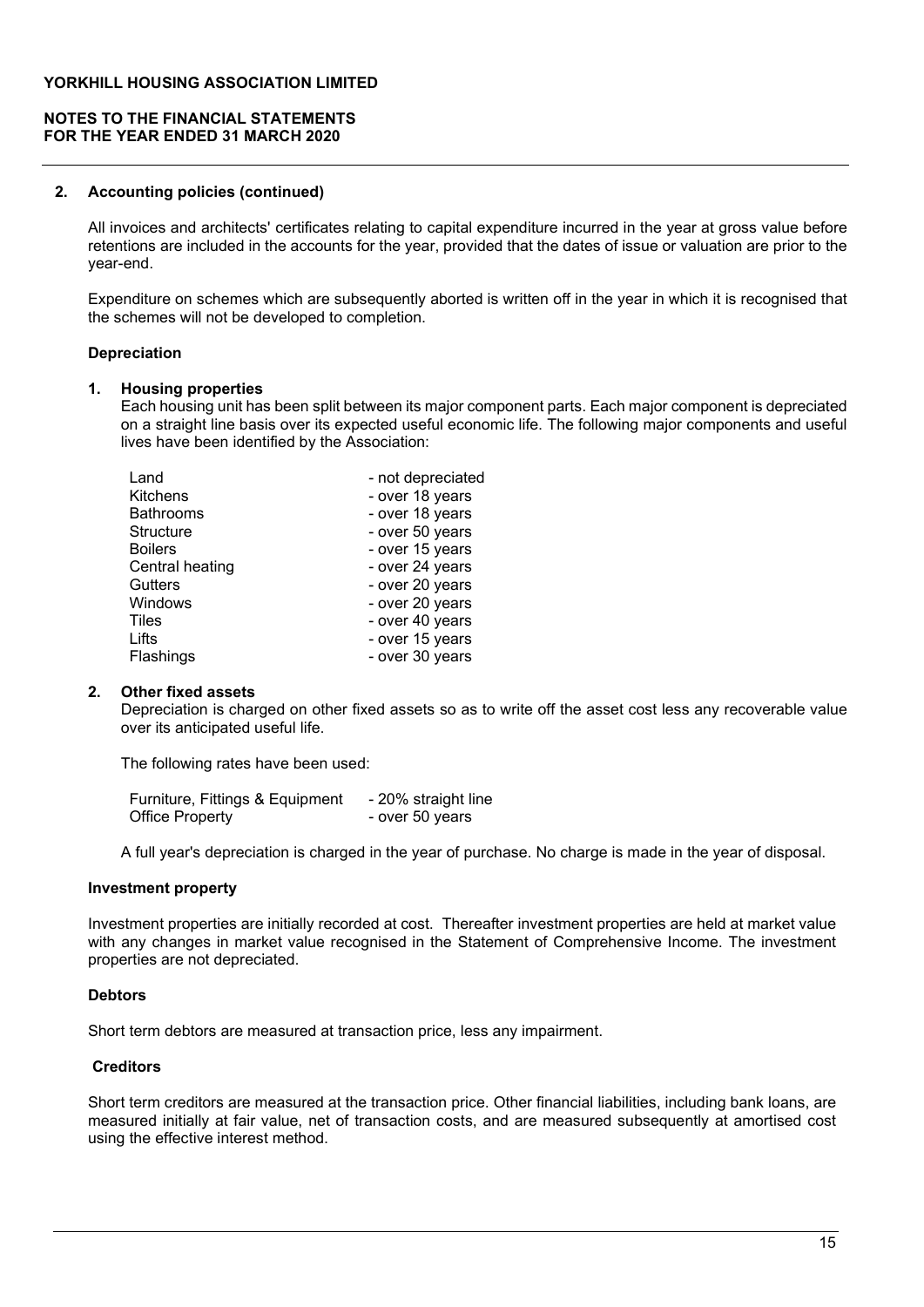# NOTES TO THE FINANCIAL STATEMENTS FOR THE YEAR ENDED 31 MARCH 2020

### 2. Accounting policies (continued)

### Rental arrears

Rental arrears represent amounts due by tenants for rental of social housing properties at the year end. Rental arrears are reviewed regularly by management and written down to the amount deemed recoverable. Any provision deemed necessary is shown alongside gross rental arrears in note 15.

### **Cash and Cash Equivalents**

Cash is represented by cash in hand and deposits with financial institutions repayable without penalty on notice of not more than 24 hours. Cash equivalents are highly liquid investments that mature in no more than three months from the date of acquisition and that are readily convertible to known amounts of cash with insignificant risk of change in value.

# Financial instruments

The Association only enters into basic financial instruments transactions that result in the recognition of financial assets and liabilities like trade and other accounts receivable and payable and loans.

Debt instruments (other than those wholly repayable or receivable within one year), including loans and other accounts receivable and payable, are initially measured at the present value of the future cash flows and subsequently at amortised cost using the effective interest method. Debt instruments that are payable or receivable within one year, typically trade payables or receivables, are measured, initially and subsequently, at the undiscounted amount of the cash or other consideration, expected to be paid or received. However if the arrangements of a short-term instrument constitute a financing transaction, like the payment of a trade debt deferred beyond normal business terms or financed at a rate of interest that is not a market rate or in case of an out-right short-term loan not at market rate, the financial asset or liability is measured, initially, at the present value of the future cash flow discounted at a market rate of interest for a similar debt instrument and subsequently at amortised cost.

# Pension costs (note 23)

### The Scottish Housing Association Defined Benefits Pension Scheme

The Association participates in The Scottish Housing Associations' Defined Benefits Pension Scheme (SHAPS) and retirement benefits to employees of the Association are funded by the contributions from all participating employers and employees in the scheme. Payments are made in accordance with periodic calculations by consulting actuaries and are based on pension costs applicable across the various participating Associations taken as a whole.

The SHAPS is accounted for as a defined benefit scheme and as such the amount charged to the Statement of Comprehensive Income in respect of pension costs and other post retirement benefits is the estimated regular cost of providing the benefits accrued in the year, adjusted to reflect variations from that cost. The interest cost is included within other finance costs/income. Actuarial gains and losses arising from new valuations and from updating valuations to the reporting date are recognised in Other Comprehensive Income.

Defined benefit schemes are funded, with the assets held separately from the Association in separate trustee administered funds. Full actuarial valuations, by a professionally qualified actuary, are obtained at least every three years, and updated to reflect current conditions at each reporting date.

The pension scheme assets are measured at fair value. The pension scheme liabilities are measured using the projected unit method and discounted at the current rate of return on a high quality corporate bond of equivalent term and currency. A pension scheme asset is recognised on the Statement of Financial Position only to the extent that the surplus may be recovered by reduced future contributions or to the extent that the trustees have agreed a refund from the scheme at the reporting date. A pension scheme liability is recognised to the extent that the Association has a legal or constructive obligation to settle the liability.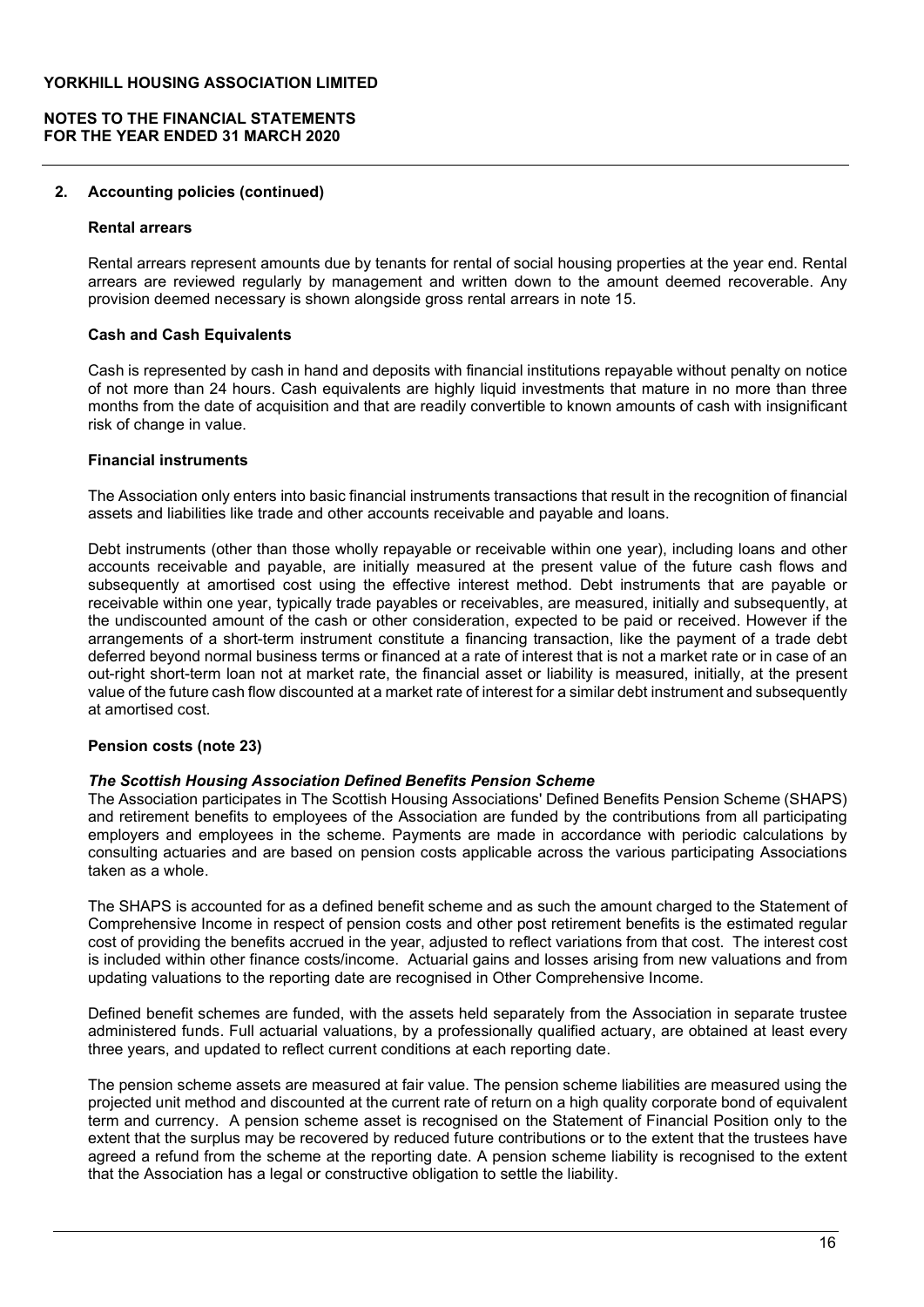# NOTES TO THE FINANCIAL STATEMENTS FOR THE YEAR ENDED 31 MARCH 2020

## 3. Judgements in applying policies and key sources of estimation uncertainty

In preparing the financial statements, management is required to make estimates and assumptions which affect reported income, expenses, assets, and liabilities. Use of available information and application of judgement are inherent in the formation of estimates, together with past experience and expectations of future events that are believed to be reasonable under the circumstances. Actual results in the future could differ from such estimates.

The Management Committee consider the following to be critical judgements in preparing the financial statements:

- The categorisation of housing properties as property, plant and equipment in line with the requirements of the SORP;
- The amount disclosed as 'operating profit' is representative of activities that would normally be regarded as 'operating'; and
- The identification of a cash generating unit for impairment purposes.

The Management Committee are satisfied that the accounting policies are appropriate and applied consistently. Key sources of estimation have been applied as follows:

| <b>Estimate</b><br>Useful lives of property, plant<br>and equipment | <b>Basis of estimation</b><br>The useful lives of property, plant and equipment are based on the knowledge<br>of senior management at the Association, with reference to expected asset life<br>cycles.                                                                |
|---------------------------------------------------------------------|------------------------------------------------------------------------------------------------------------------------------------------------------------------------------------------------------------------------------------------------------------------------|
| The main components of                                              | The cost of housing properties is split into separately identifiable components.                                                                                                                                                                                       |
| housing properties and their                                        | These components were identified by knowledgeable and experienced staff                                                                                                                                                                                                |
| useful lives                                                        | members and based on costing models.                                                                                                                                                                                                                                   |
| Recoverable amount of rental<br>and other trade receivables         | Rental arrears and other trade receivables are reviewed by appropriately<br>experienced senior management team members on a case by case basis with<br>the balance outstanding together with the payment history of the individual<br>tenant being taken into account. |
| The obligations under the                                           | This has relied on the actuarial assumptions of a qualified actuary which have                                                                                                                                                                                         |
| SHAPs pension scheme                                                | been reviewed and are considered reasonable and appropriate.                                                                                                                                                                                                           |

# 4. Particulars of turnover, operating expenditure and operating surplus

|                        | <b>Notes</b> | <b>Turnover</b> | Operating<br><b>Expenditure</b><br>£ | 2020<br><b>Operating</b><br><b>Surplus</b><br>£ | Turnover<br>£ | Operating<br>Expenditure<br>£ | 2019<br>Operating<br>Surplus<br>£ |
|------------------------|--------------|-----------------|--------------------------------------|-------------------------------------------------|---------------|-------------------------------|-----------------------------------|
| Affordable<br>lettings | 5            | 2,105,300       | (1,995,833)                          | 109,467                                         | 2,058,825     | 1,866,335                     | 192,490                           |
| Other activities       | 6            | 76,622          | (59, 943)                            | 16,679                                          | 75.826        | 73.823                        | 2,003                             |
| Total                  |              | 2,181,922       | (2,055,776)                          | 126,146                                         | 2,134,651     | 1,940,158                     | 194,493                           |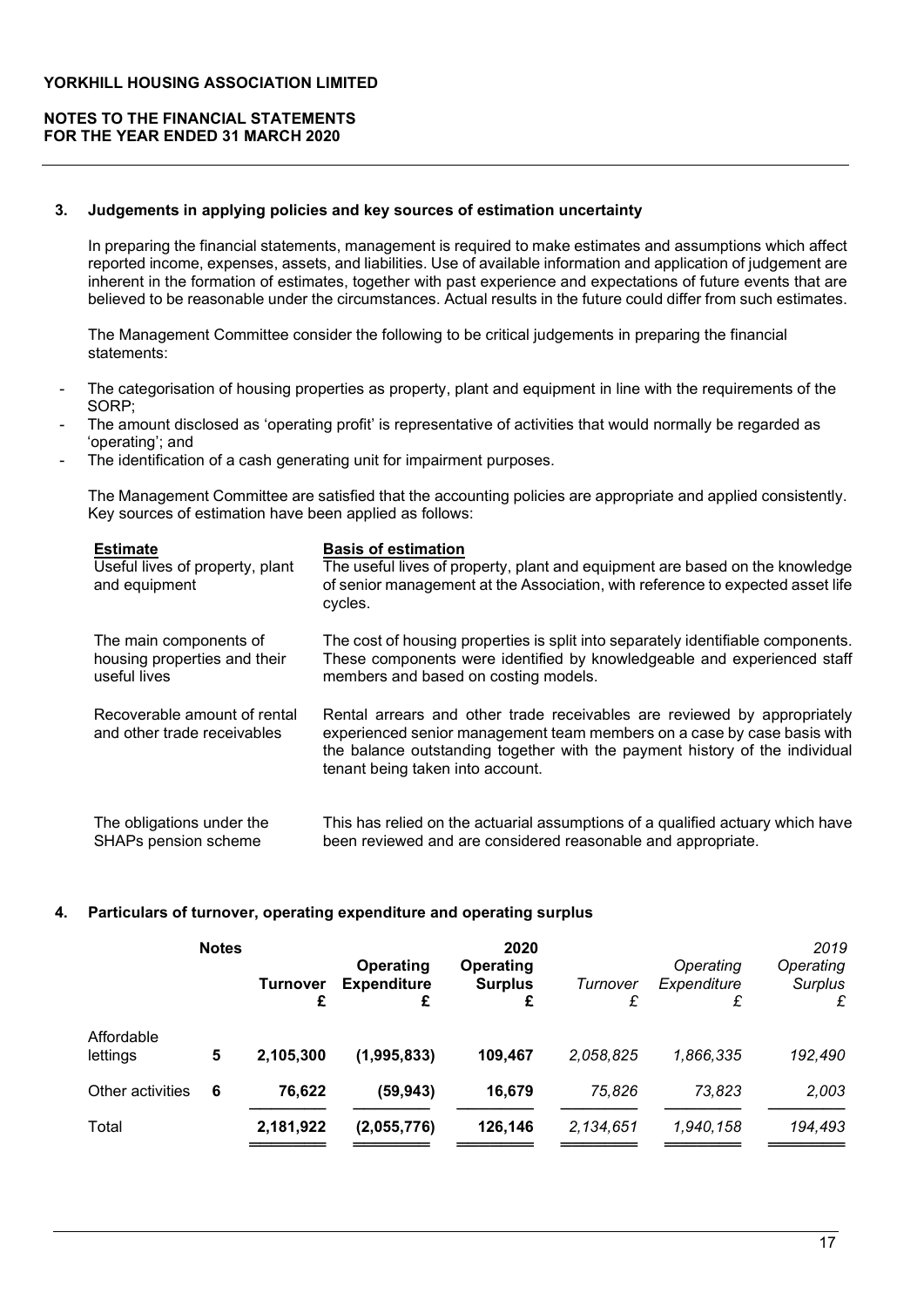# NOTES TO THE FINANCIAL STATEMENTS FOR THE YEAR ENDED 31 MARCH 2020

| 5 | Particulars of income and expenditure from<br>affordable lettings | General<br><b>Needs</b><br><b>Housing</b><br>£ | <b>Commercial</b><br>£ | <b>Supported</b><br><b>Housing</b> | <b>Shared</b><br>Ownership | <b>Other</b><br>£ | 2020<br>Total<br>£  | 2019<br>Total<br>£  |
|---|-------------------------------------------------------------------|------------------------------------------------|------------------------|------------------------------------|----------------------------|-------------------|---------------------|---------------------|
|   | Income from rent and service charges                              |                                                |                        |                                    |                            |                   |                     |                     |
|   | Rent receivable net of service charges<br>Service charges         | 1,714,609<br>86,582                            | 12,000                 |                                    |                            |                   | 1,726,609<br>86,582 | 1,685,485<br>83,204 |
|   | Gross income from rents and service charges                       | 1,801,191                                      | 12,000                 |                                    |                            | $\blacksquare$    | 1,813,191           | 1,768,689           |
|   | Less: Voids                                                       | (2,762)                                        |                        |                                    |                            |                   | (2,762)             | (7,038)             |
|   | Net income from rents and service charges                         | 1,798,429                                      | 12,000                 |                                    |                            |                   | 1,810,429           | 1,761,651           |
|   | Release of deferred government grant                              | 291,328                                        |                        |                                    |                            |                   | 291,328             | 293,598             |
|   | <b>Grants from the Scottish Ministers</b>                         | 3,543                                          |                        |                                    |                            |                   | 3,543               | 3,576               |
|   | Total turnover from affordable letting activities                 | 2,093,300                                      | 12,000                 |                                    |                            | $\blacksquare$    | 2,105,300           | 2,058,825           |
|   | <b>Expenditure</b>                                                |                                                |                        |                                    |                            |                   |                     |                     |
|   | Management and maintenance administration                         |                                                |                        |                                    |                            |                   |                     |                     |
|   | costs                                                             | 921,997                                        |                        |                                    |                            |                   | 921,997             | 819,683             |
|   | Service charges                                                   | 87,139                                         |                        |                                    |                            |                   | 87,139              | 81,196              |
|   | Planned cyclical maintenance including major                      |                                                |                        |                                    |                            |                   |                     |                     |
|   | repairs                                                           | 325,595                                        |                        |                                    |                            |                   | 325,595             | 279,453             |
|   | Reactive maintenance costs                                        | 157,253                                        |                        |                                    |                            |                   | 157,253             | 197,444             |
|   | Bad debts - rents and service charges                             | 29,751                                         |                        |                                    |                            |                   | 29,751              | 16,905              |
|   | Depreciation of social housing                                    | 474,098                                        |                        |                                    |                            |                   | 474,098             | 471,654             |
|   | Operating costs for affordable letting activities                 | 1,995,833                                      |                        |                                    |                            |                   | 1,995,833           | 1,866,335           |
|   | <b>Operating surplus</b>                                          |                                                |                        |                                    |                            |                   |                     |                     |
|   | On affordable letting activities, 2020                            | 97,467                                         | 12,000                 |                                    |                            |                   | 109,467             |                     |
|   | On affordable letting activities, 2019                            | 181,362                                        | 11,128                 |                                    |                            |                   |                     | 192,490             |

Included in depreciation of social housing is £11,118 (*2019 - £*2,139) relating to the loss on disposal of components.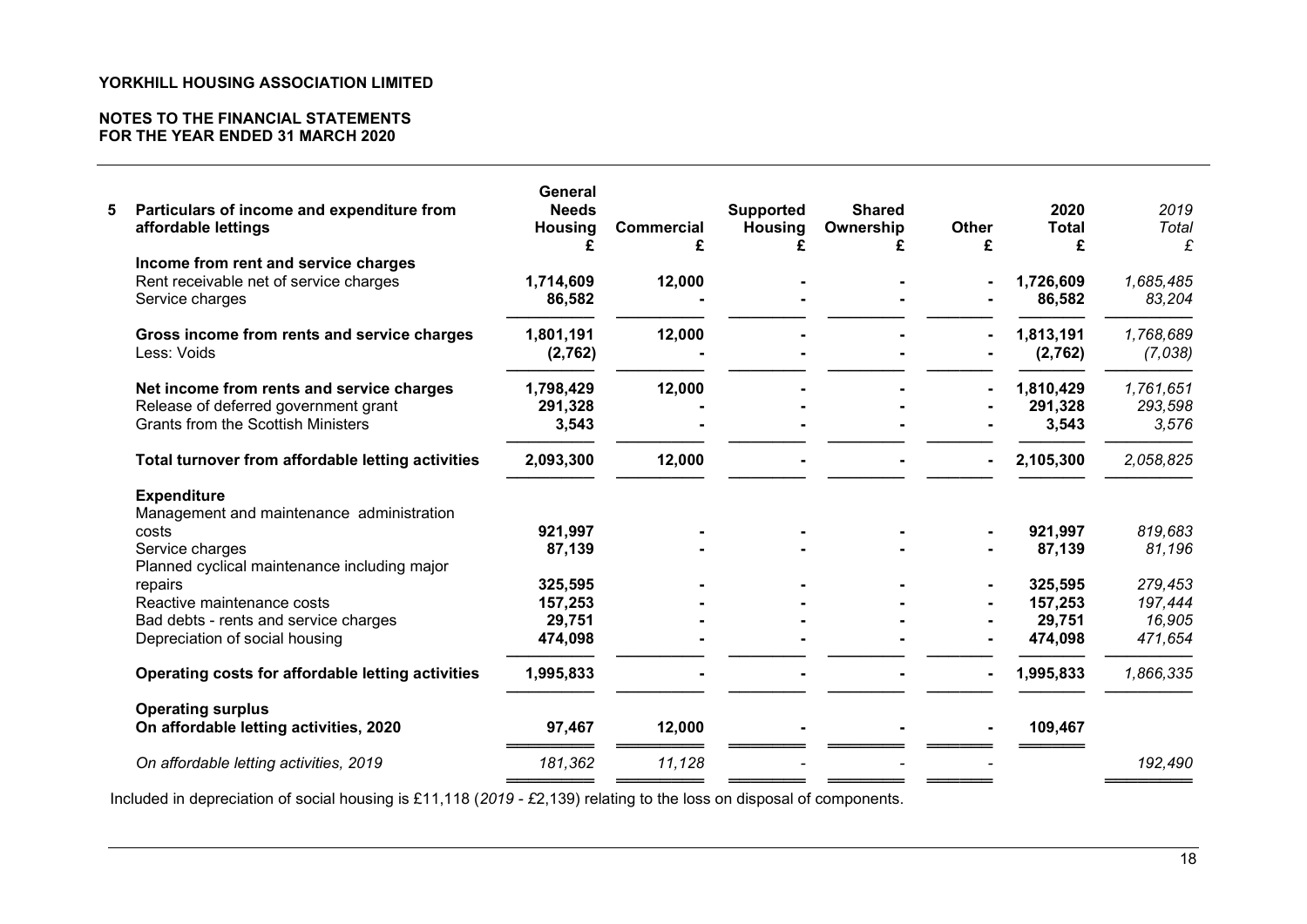# NOTES TO THE FINANCIAL STATEMENTS FOR THE YEAR ENDED 31 MARCH 2020

6. Particulars of turnover, operating expenditure and operating surplus/(deficit) from other activities

|                                                               | <b>Grants</b><br>from<br><b>Scottish</b><br><b>Ministers</b><br>£ | Other<br>Revenue<br><b>Grants</b><br>£ | <b>Supporting</b><br>People<br><b>Income</b><br>£ | Other<br><b>Income</b><br>£ | <b>Turnover</b><br>2020<br><b>Total</b><br>£ | Turnover<br>2019<br>Total<br>£ | <b>Operating</b><br><b>Expenditure</b><br><b>Bad Debts</b> | <b>Other</b><br>Operating<br><b>Expenditure</b> | 2020<br><b>Surplus</b> | 2019<br>Surplus/<br>(deficit) |
|---------------------------------------------------------------|-------------------------------------------------------------------|----------------------------------------|---------------------------------------------------|-----------------------------|----------------------------------------------|--------------------------------|------------------------------------------------------------|-------------------------------------------------|------------------------|-------------------------------|
| Wider role activities                                         |                                                                   |                                        |                                                   |                             |                                              |                                |                                                            |                                                 |                        |                               |
| Care and repair of property                                   |                                                                   |                                        |                                                   |                             |                                              |                                |                                                            |                                                 |                        |                               |
| Factoring<br>Development and construction                     |                                                                   |                                        |                                                   | 76,622                      | 76,622                                       | 75,826                         |                                                            | 59,943                                          | 16,679                 | 2,003                         |
| of property activities                                        |                                                                   |                                        |                                                   |                             |                                              |                                |                                                            |                                                 |                        |                               |
| Support activities                                            |                                                                   |                                        |                                                   |                             |                                              |                                |                                                            |                                                 |                        |                               |
| Care activities<br>Agency/management services                 |                                                                   |                                        |                                                   |                             |                                              |                                |                                                            |                                                 |                        |                               |
| for RSL's<br>Other agency/management                          |                                                                   |                                        |                                                   |                             |                                              |                                |                                                            |                                                 |                        |                               |
| services                                                      |                                                                   |                                        |                                                   |                             |                                              |                                |                                                            |                                                 |                        |                               |
| Development for sale to RSL's<br>Development and improvements |                                                                   |                                        |                                                   |                             |                                              |                                |                                                            |                                                 |                        |                               |
| for sale to non RSL's                                         |                                                                   |                                        |                                                   |                             |                                              |                                |                                                            |                                                 |                        |                               |
| Commercial properties                                         |                                                                   |                                        |                                                   |                             |                                              |                                |                                                            |                                                 |                        |                               |
| Disabled adaptations                                          |                                                                   |                                        |                                                   |                             |                                              |                                |                                                            |                                                 |                        |                               |
| Other income                                                  |                                                                   |                                        |                                                   |                             |                                              |                                |                                                            |                                                 |                        |                               |
| Total from other activities, 2020                             |                                                                   |                                        | ۰                                                 | 76,622                      | 76,622                                       |                                |                                                            | 59,943                                          | 16,679                 |                               |
| Total from other activities, 2019                             |                                                                   |                                        |                                                   | 5,826                       |                                              | 75,826                         | 517                                                        | 73,306                                          |                        | 2,003                         |
|                                                               |                                                                   |                                        |                                                   |                             |                                              |                                |                                                            |                                                 |                        |                               |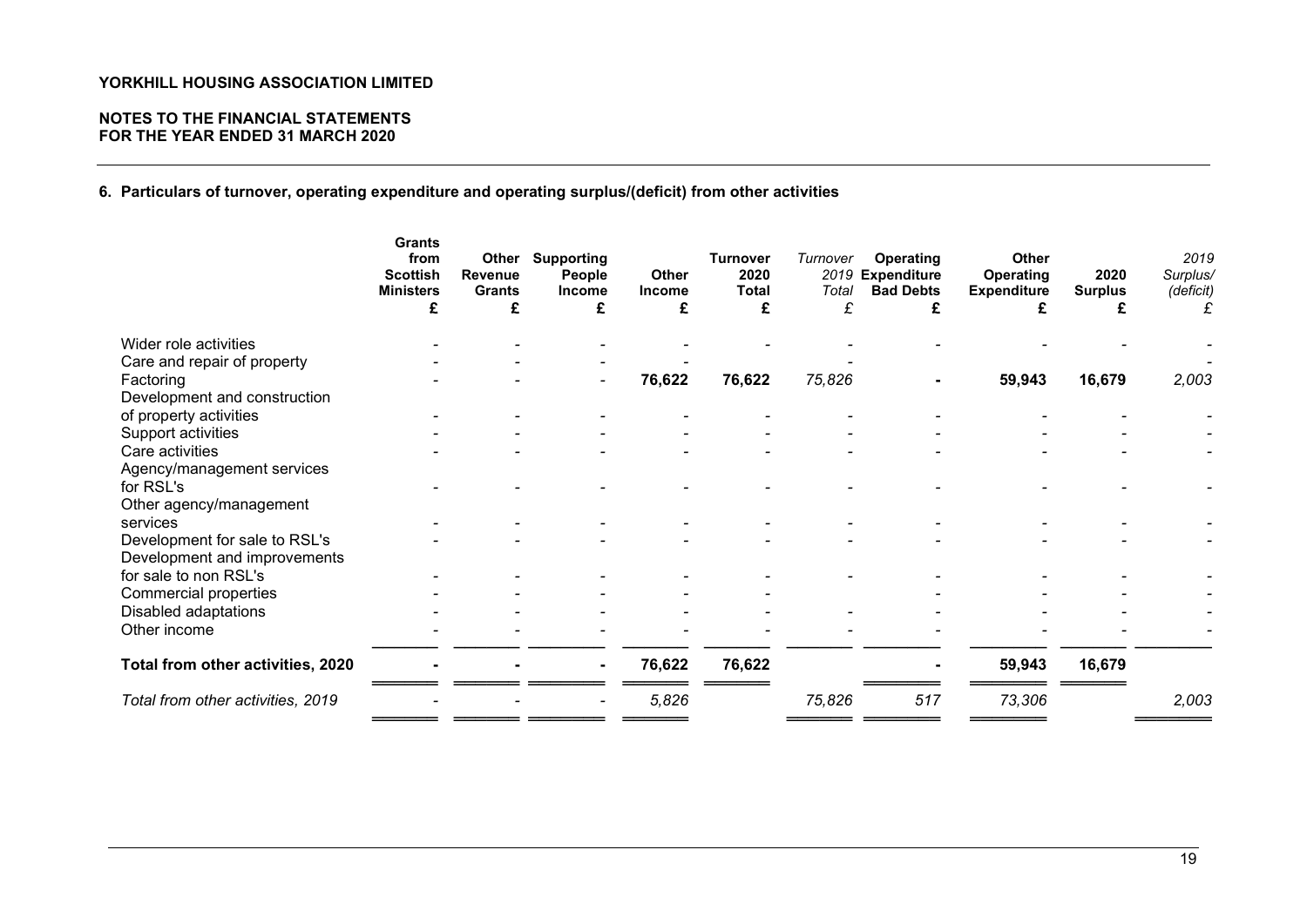# NOTES TO THE FINANCIAL STATEMENTS FOR THE YEAR ENDED 31 MARCH 2020

| <b>Operating surplus</b>                                                     | 2020<br>£       | 2019<br>£       |
|------------------------------------------------------------------------------|-----------------|-----------------|
| Surplus on ordinary activities before taxation is stated after<br>charging:  |                 |                 |
| Depreciation                                                                 | 494.559         | 490.339         |
| Auditor's remuneration<br>- in their capacity as auditor<br>- other services | 13,179<br>2,000 | 12.796<br>2,000 |
|                                                                              |                 |                 |

## 8. Directors' emoluments

The Directors are defined as the members of the Management Committee, the Chief Executive and any other person reporting directly to the Chief Executive or the Management Committee whose total emoluments exceed £60,000 per year. One Director's total emoluments exceeded £60,000 per year. The Association considers key management personnel to be the Management Committee and the senior management team (listed on the Association's information page) of the Association only. No emoluments are paid to any member of the Management Committee during the year.

|                                                                                | 2020            | 2019<br>£       |
|--------------------------------------------------------------------------------|-----------------|-----------------|
| <b>Emoluments of the Director and Chief Executive</b><br>Social Security costs | 64,383<br>7,691 | 64,805<br>7,560 |
| Employers pension contributions                                                |                 | 3,889           |
|                                                                                | 72.074          | 76.254          |
|                                                                                |                 |                 |

 The Chief Executive is no longer an ordinary member of the Association's pension scheme described in Note 23. No enhanced or special terms apply to membership and they have no other pension arrangements to which the Association contributes. The Association's contributions for the Chief Executive include a proportion of the deficit contribution payment made to the scheme in the year (Note 23).

 The emoluments of key management (excluding pension contributions and including social security costs and benefits in kind) for the year were £329,764 (2019 - £216,040). Their pension contributions (including the past service element) for the year were £44,134 (2019 - £46,029). No enhanced or special terms apply to membership and the directors have no other pension arrangements to which the Association contributes.

The emoluments (excluding pension contributions) of the directors were in the following range:

|                                                              | 2020<br><b>Number</b> | 2019<br>Number |
|--------------------------------------------------------------|-----------------------|----------------|
| £60,000 - £70,000                                            | 1                     |                |
| Total expenses reimbursed to Management Committee insofar as | £                     | £              |
| not chargeable to UK income tax                              | 184                   | 48             |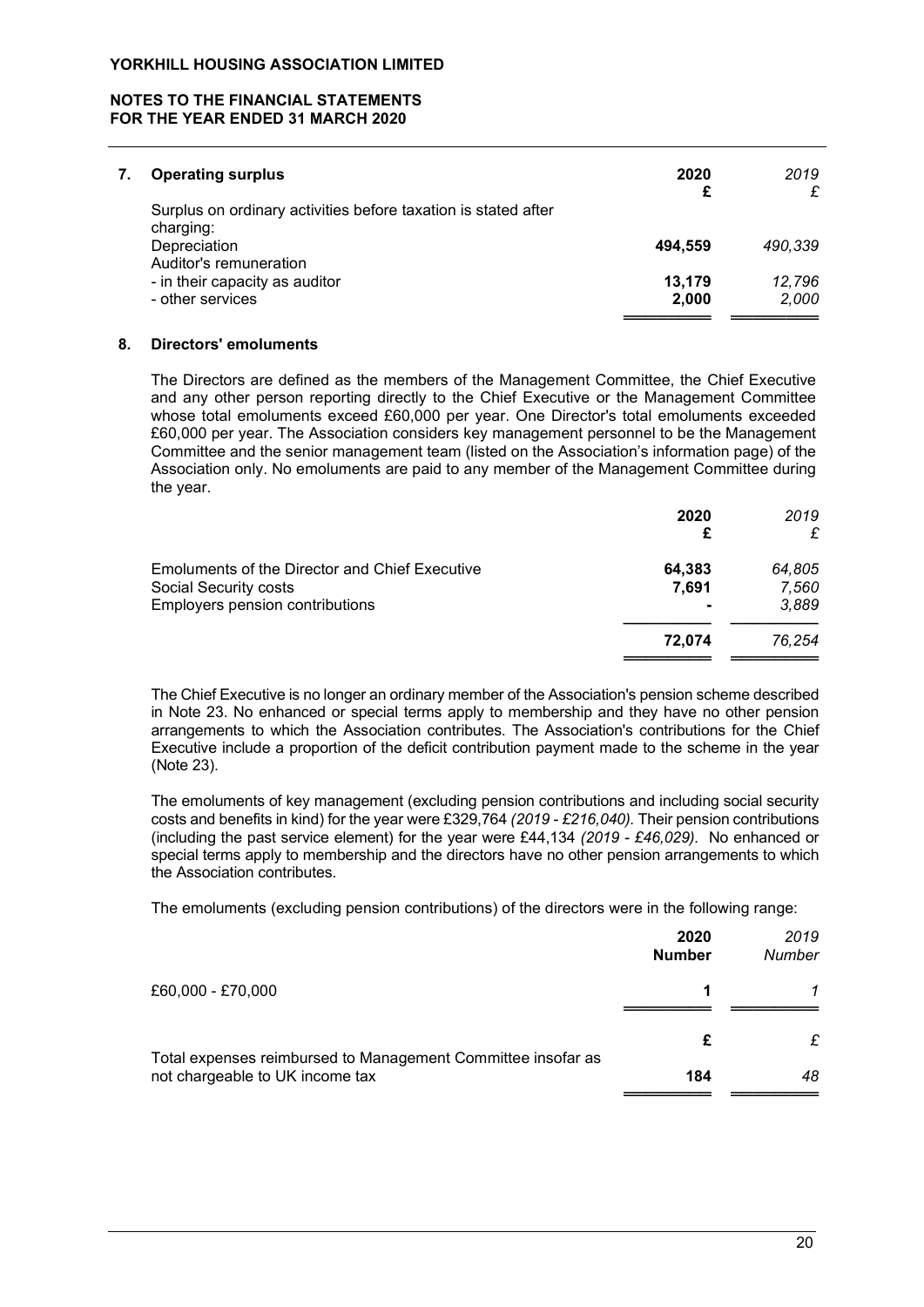# NOTES TO THE FINANCIAL STATEMENTS FOR THE YEAR ENDED 31 MARCH 2020

| 9.  | <b>Employee information</b>                                                                     | 2020<br><b>Number</b>                 | 2019<br>Number                        |
|-----|-------------------------------------------------------------------------------------------------|---------------------------------------|---------------------------------------|
|     | The average number of full time equivalent employees during the<br>year was:                    | 17                                    | 15                                    |
|     |                                                                                                 | 2020<br>£                             | 2019<br>£                             |
|     | Wages and salaries<br>Social security costs<br>Pension contributions<br>Service cost adjustment | 588,756<br>56,991<br>40,459<br>45,000 | 508,504<br>48,622<br>41,017<br>47,497 |
|     |                                                                                                 | 731,206                               | 645,640                               |
| 10. | Interest receivable                                                                             | 2020<br>£                             | 2019<br>£                             |
|     | Interest receivable on deposits                                                                 | 13,339                                | 10,493                                |
| 11. | Interest payable and financing costs                                                            | 2020<br>£                             | 2019<br>£                             |
|     | On private loans<br>Defined benefit pension liability – interest charge (Note 23)               | 45,476<br>11,000                      | 39,057<br>11,000                      |
|     |                                                                                                 | 56,476                                | 50,057                                |

# 12. Taxation

 The Association is a registered charity and as a result no corporation tax is due on any surplus generated from charitable activities. No corporation tax is due on its non-charitable activities.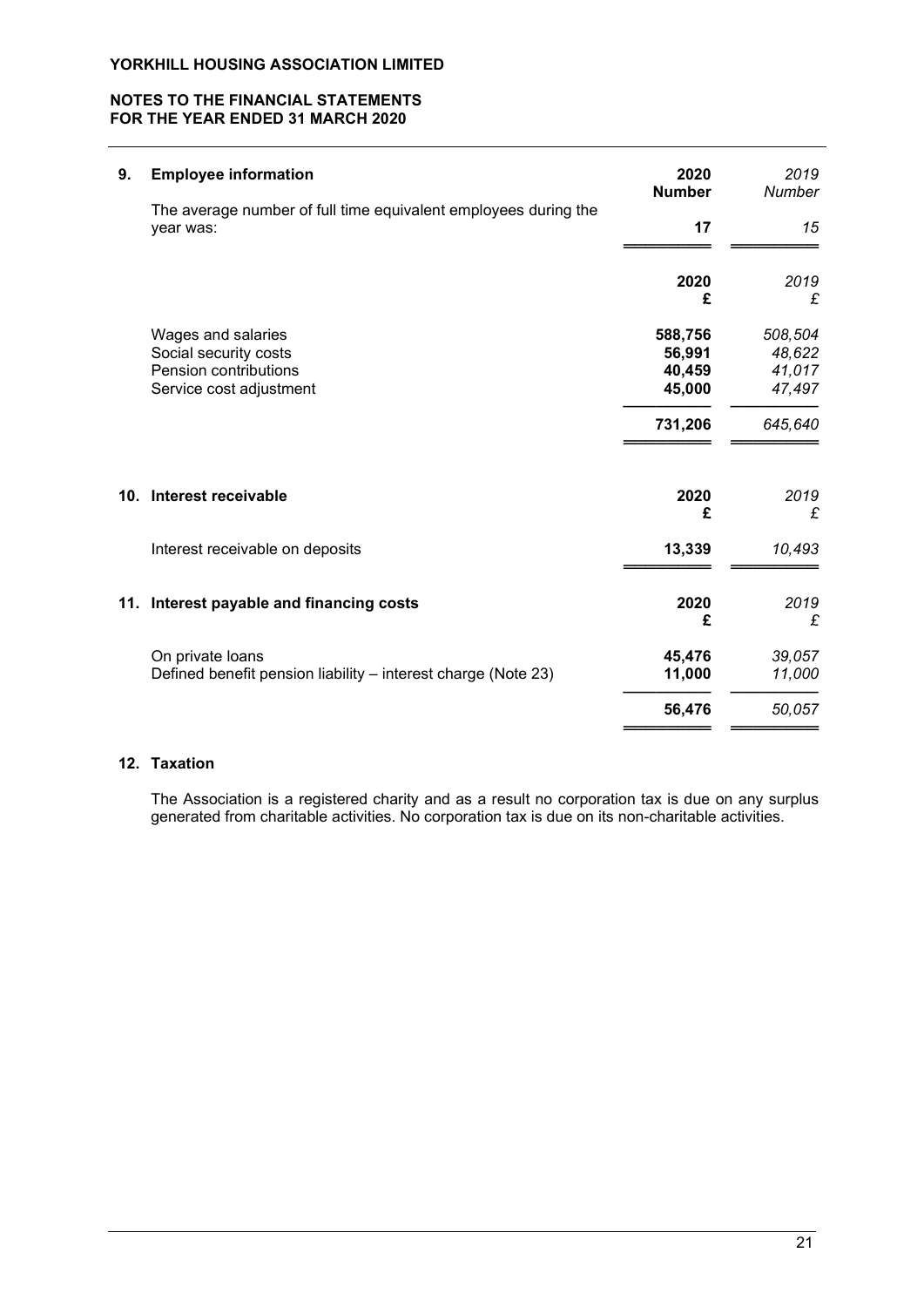# NOTES TO THE FINANCIAL STATEMENTS FOR THE YEAR ENDED 31 MARCH 2020

### 13. Housing stock

|                                                                    | 2020          | 2019   |
|--------------------------------------------------------------------|---------------|--------|
| The number of units of accommodation in management at year<br>end: | <b>Number</b> | Number |
| General needs housing<br>Supported housing                         | 456           | 456    |
|                                                                    | 456           | 456    |

### 14a. Tangible fixed assets

|                                    | <b>Housing</b><br><b>Properties</b><br><b>Held for</b><br>General | <b>Housing</b><br><b>Properties</b><br><b>Held for</b><br><b>Supported</b> |              |
|------------------------------------|-------------------------------------------------------------------|----------------------------------------------------------------------------|--------------|
|                                    | Letting                                                           | Letting                                                                    | <b>Total</b> |
| Cost:                              | £                                                                 | £                                                                          | £            |
| At 1 April 2019                    | 16,699,136                                                        |                                                                            | 16,699,136   |
| Additions during year<br>New units |                                                                   |                                                                            |              |
| Components                         | 374,790                                                           |                                                                            | 374,790      |
| Disposals during year              | (71, 860)                                                         |                                                                            | (71, 860)    |
| As at 31 March 2020                | 17,002,066                                                        |                                                                            | 17,002,066   |
| Depreciation:                      |                                                                   |                                                                            |              |
| At 1 April 2019                    | 9,003,106                                                         |                                                                            | 9,003,106    |
| Provided during the year           | 462,980                                                           |                                                                            | 462,980      |
| Disposals during the year          | (60, 743)                                                         |                                                                            | (60, 743)    |
| As at 31 March 2020                | 9,405,343                                                         |                                                                            | 9,405,343    |
| Net book value:                    |                                                                   |                                                                            |              |
| As at 31 March 2020                | 7,596,723                                                         |                                                                            | 7,596,723    |
| As at 31 March 2019                | 7,696,030                                                         |                                                                            | 7,696,030    |
|                                    |                                                                   |                                                                            |              |

There were no property disposal in the current year (2019 - 0)

Additions to housing properties during the year includes £nil capitalised interest (2019 - £nil) and £nil capitalised administration costs (2019 - £nil). All housing properties are freehold.

The depreciation charge for the year for housing stock was £462,980 (2019 - £469,515). The net book value of disposed components was £11,118 (2019 - £2,139) and has been included in depreciation of social housing in note 5 in accordance with the SORP.

Included in freehold housing properties is land with a historic cost allocation of £1,069,255 (2019: £1,069,255)

═════════════════════════════════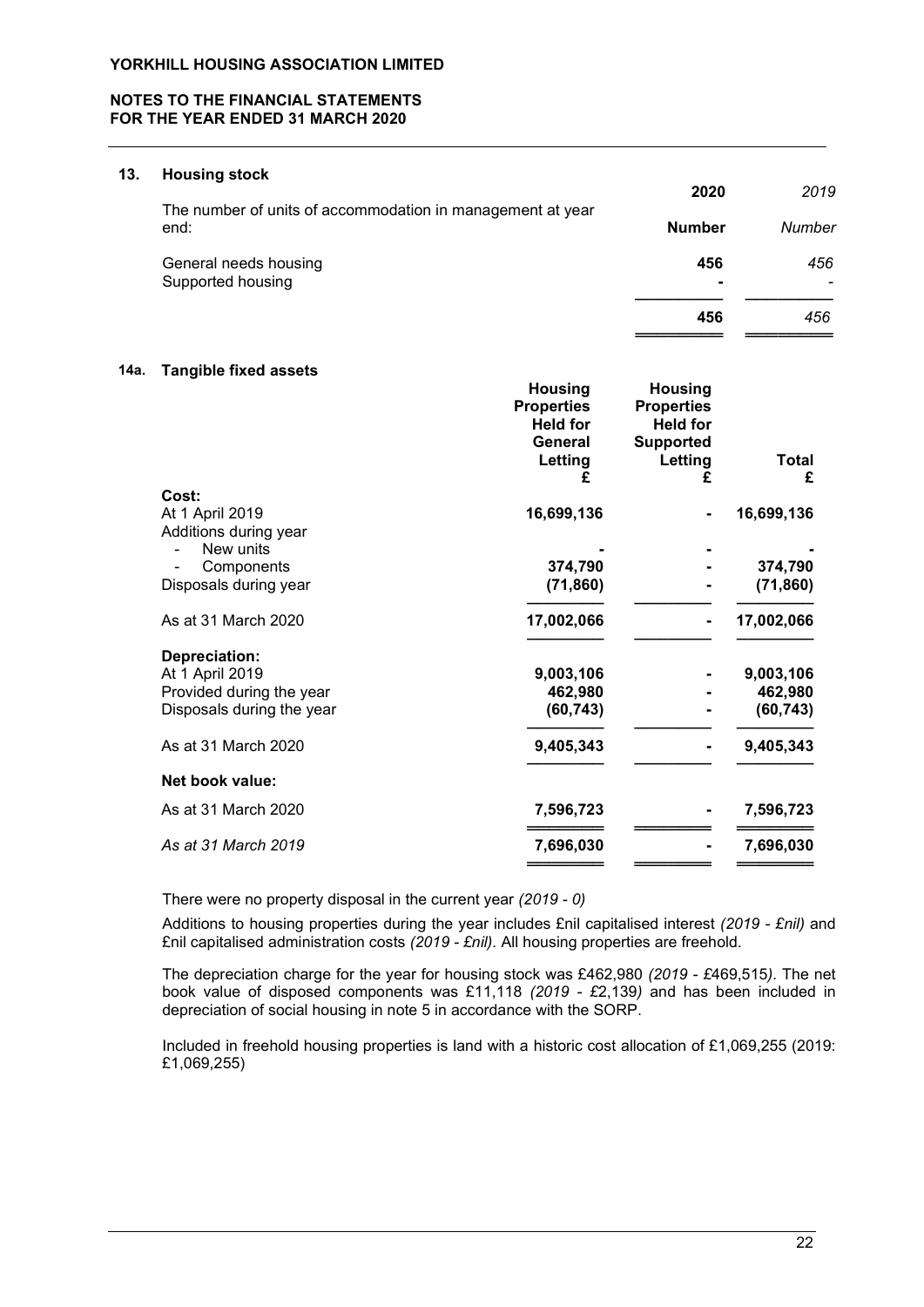# NOTES TO THE FINANCIAL STATEMENTS FOR THE YEAR ENDED 31 MARCH 2020

### 14b. Other fixed assets

|                           | <b>Office</b>     | <b>Furniture</b><br><b>Fittings &amp;</b> |          |
|---------------------------|-------------------|-------------------------------------------|----------|
|                           | <b>Properties</b> | <b>Equipment</b>                          | Total    |
| Cost:                     | £                 |                                           | £        |
| At 1 April 2019           | 535,054           | 45,945                                    | 580,999  |
| Additions during year     |                   | 16,551                                    | 16,551   |
| Disposals during year     |                   | (7, 712)                                  | (7, 712) |
| As at 31 March 2020       | 535,054           | 54,784                                    | 589,838  |
| Depreciation:             |                   |                                           |          |
| At 1 April 2019           | 85,509            | 28,855                                    | 114,364  |
| Provided during the year  | 9,501             | 10,960                                    | 20,461   |
| Disposals during the year |                   | (7, 712)                                  | (7, 712) |
| As at 31 March 2020       | 95,010            | 32,103                                    | 127,113  |
| Net book value:           |                   |                                           |          |
| As at 31 March 2020       | 440,044           | 22,681                                    | 462,725  |
| As at 31 March 2019       | 449,545           | 17,090                                    | 466,635  |
|                           |                   |                                           |          |

Included within office properties are investment properties held at valuation totalling £60,000(2019 - £60,000)

The company's interest in investment properties was valued at 31 March 2020 on an open market basis by the directors of the company.

If the investment properties had not been included at valuation they would have been included under the historical cost convention as follows:

|                                  | 2020<br>£ | 2019<br>£ |
|----------------------------------|-----------|-----------|
| Cost<br>Accumulated depreciation | 70,952    | 70,952    |
|                                  | 70,952    | 70,952    |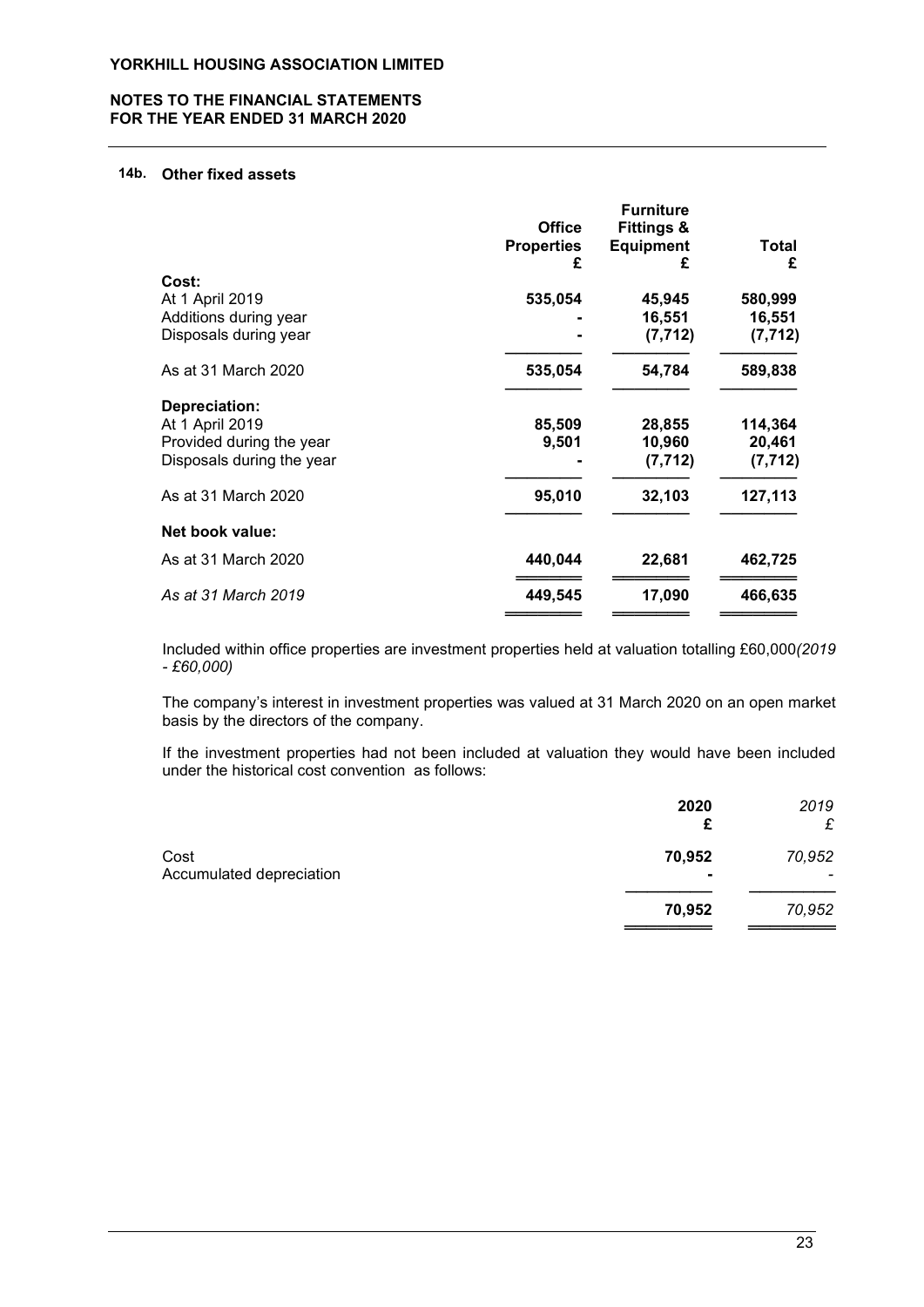# NOTES TO THE FINANCIAL STATEMENTS FOR THE YEAR ENDED 31 MARCH 2020

| 15. Debtors                                                                                                                                                                            | 2020<br>£                                                                                   | 2019<br>£                                                                                    |
|----------------------------------------------------------------------------------------------------------------------------------------------------------------------------------------|---------------------------------------------------------------------------------------------|----------------------------------------------------------------------------------------------|
| Amounts falling due within one year:<br>Arrears of rent and service charges<br>Less: Provision for doubtful debts                                                                      | 145,676<br>(83, 615)                                                                        | 136,198<br>(60, 478)                                                                         |
|                                                                                                                                                                                        | 62,061                                                                                      | 75,720                                                                                       |
| Prepayments and accrued income<br>Other debtors                                                                                                                                        | 129,363<br>50,453                                                                           | 106,779<br>38,804                                                                            |
|                                                                                                                                                                                        | 241,877                                                                                     | 221,303                                                                                      |
| 16a. Cash and cash equivalents                                                                                                                                                         | 2020<br>£                                                                                   | 2019<br>£                                                                                    |
| Cash at bank and in hand                                                                                                                                                               | 272,355                                                                                     | 278,988                                                                                      |
|                                                                                                                                                                                        | 272,355                                                                                     | 278,988                                                                                      |
| 16b. Investments                                                                                                                                                                       | 2020<br>£                                                                                   | 2019<br>£                                                                                    |
| Balances held on deposit                                                                                                                                                               | 1,939,232                                                                                   | 2,229,559                                                                                    |
|                                                                                                                                                                                        | 1,939,232                                                                                   | 2,229,559                                                                                    |
| 17. Creditors: Amounts falling due within one year                                                                                                                                     | 2020<br>£                                                                                   | 2019<br>£                                                                                    |
| Housing loans<br>Trade creditors<br>Other taxation and social security<br>Other creditors<br>Accruals<br>Rent paid in advance<br>Deferred capital grants (Note 19)<br>Pension creditor | 46,889<br>285,046<br>13,760<br>460,649<br>95,837<br>66,442<br>287,401<br>6,631<br>1,262,655 | 65,941<br>122,314<br>11,009<br>450,751<br>121,938<br>59,107<br>293,001<br>5,782<br>1,129,843 |
|                                                                                                                                                                                        |                                                                                             |                                                                                              |

Pension contributions of £6,104 were outstanding at the year-end (2019 - £5,783)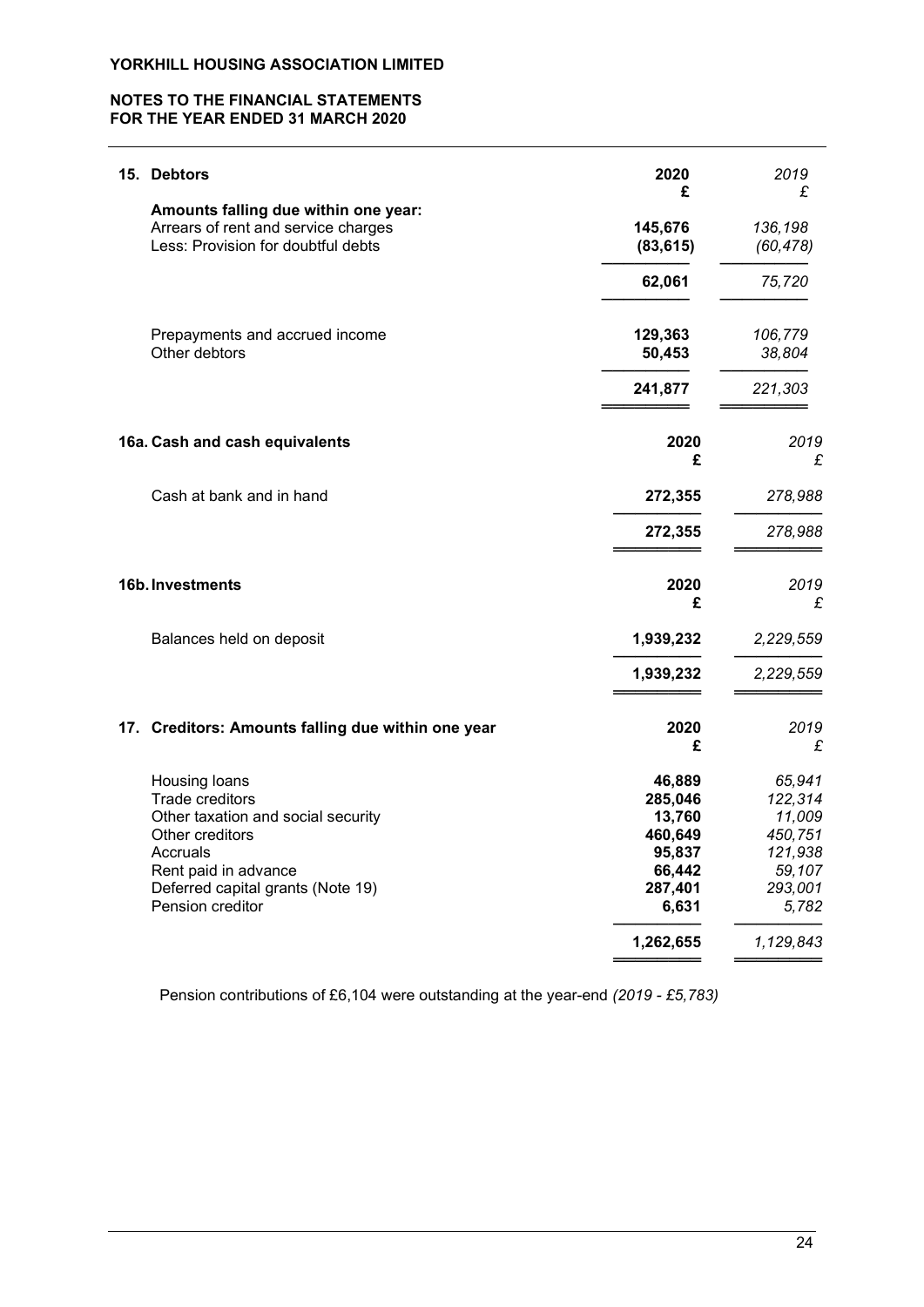# NOTES TO THE FINANCIAL STATEMENTS FOR THE YEAR ENDED 31 MARCH 2020

| 18. Creditors: Amounts falling due after more than one year | 2020<br>£            | 2019<br>£              |
|-------------------------------------------------------------|----------------------|------------------------|
| Deferred capital grants (Note 19)<br>Housing loans          | 5,083,440<br>935,165 | 5,348,190<br>1,241,835 |
|                                                             | 6,018.605            | 6,590,025              |

Housing loans are secured by specific charges on the Association's properties. The net book value of housing properties secured at the year end was £1,317,455 (2019 - £1,394,357). There is 1 bank loan (2019:2 bank loans), which is repayable at a fixed interest rate of 5.04%. One loan was repaid in full in the year and had a variable interest rate at LIBOR plus 1%. These loans are repayable within the next 30 years as follows:-

|                                                                 | 2020       | 2019      |
|-----------------------------------------------------------------|------------|-----------|
|                                                                 |            | £         |
| Within one year                                                 | 46,889     | 65,941    |
| Between one and two years                                       | 46,889     | 65,941    |
| Between two and five years                                      | 140,666    | 197,820   |
| After five years                                                | 747,610    | 978,074   |
|                                                                 | 982,054    | 1,307,776 |
| Recognised within amounts falling due in less than 1 year (Note |            |           |
| 17)                                                             | (46, 889)  | (65, 941) |
|                                                                 | 935,165    | 1,241,835 |
| 19. Deferred capital grants                                     | 2020<br>£  | 2019<br>£ |
| Deferred capital grants 1 April                                 | 5,641,191  | 5,929,230 |
| Grants received in year                                         | 20,978     | 5,559     |
| Released to income in the year on disposal                      | (3,927)    | (597)     |
| Released to income in year                                      | (287, 401) | (293,001) |
| Deferred capital grants at 31 March                             | 5,370,841  | 5,641,191 |
| Liability split as:                                             |            |           |
| Within one year                                                 | 287,401    | 293,001   |
| Between one and two years                                       | 287,401    | 293,001   |
| Between two and five years                                      | 862,203    | 879,001   |
| After five years                                                | 3,933,836  | 4,176,188 |
|                                                                 | 5,370,841  | 5,641,191 |
|                                                                 |            |           |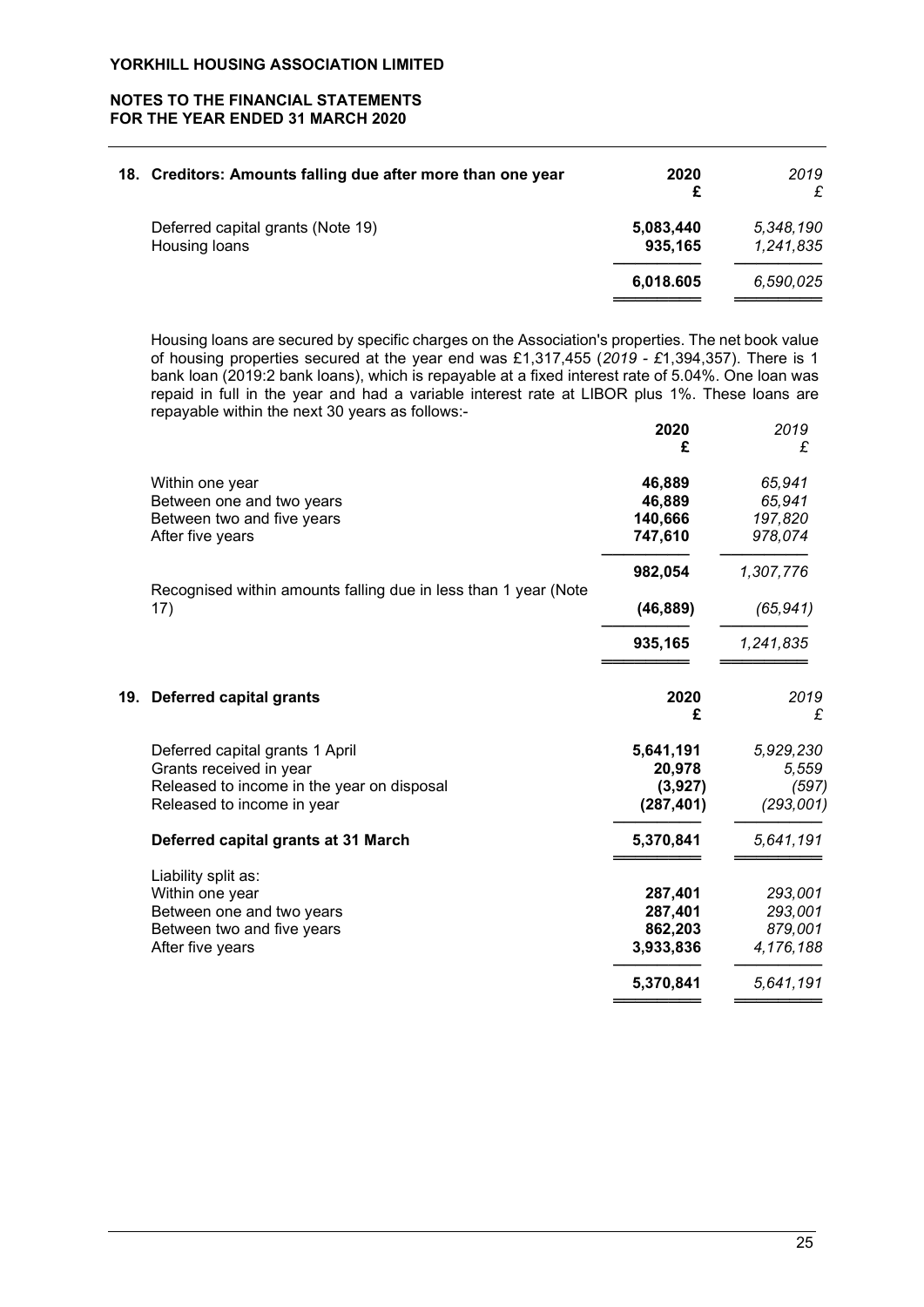# NOTES TO THE FINANCIAL STATEMENTS FOR THE YEAR ENDED 31 MARCH 2020

| 20. Share capital                                                                                 | 2020       | 2019        |
|---------------------------------------------------------------------------------------------------|------------|-------------|
| At 1 April<br>Shares of £1 each fully paid and issued in the year<br>Shares forfeited in the year | 126<br>(5) | 130<br>(11) |
| At 31 March                                                                                       | 122        | 126         |
|                                                                                                   |            |             |

Each member of the Association holds one share of £1 in the Association. These shares carry no rights to dividend or distributions on a winding up. When a shareholder ceases to be a member, that person's share is cancelled and the amount paid thereon becomes the property of the Association. Each member has a right to vote at members' meetings.

# 21. Reserves

Revenue reserves include all current and prior year retained surpluses or deficits.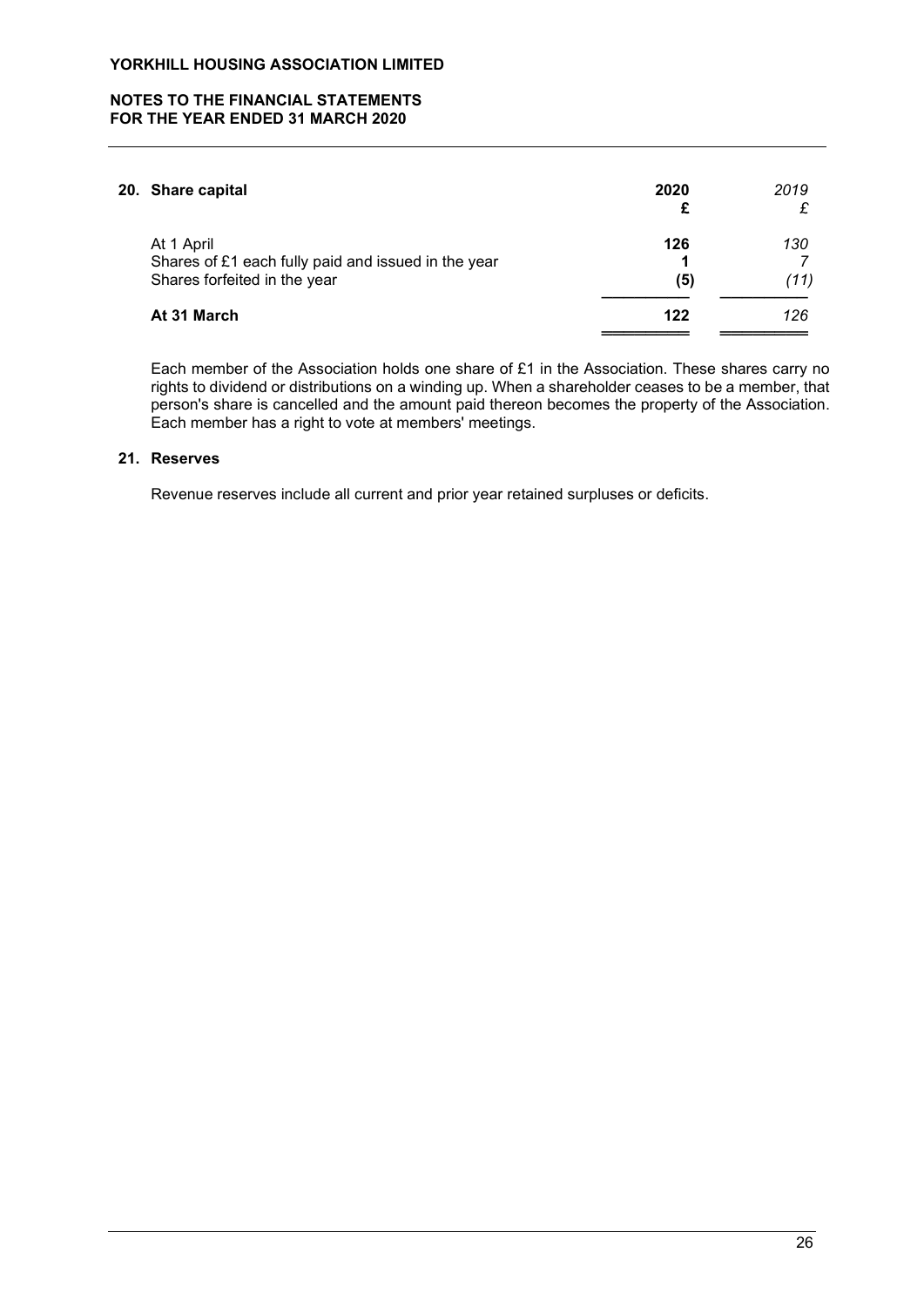# NOTES TO THE FINANCIAL STATEMENTS FOR THE YEAR ENDED 31 MARCH 2020

| 22. Net cash flow from operating activities                     | 2020<br>£ | 2019<br>£  |
|-----------------------------------------------------------------|-----------|------------|
| Surplus for the year                                            | 94,009    | 154,929    |
| Adjustments for non-cash items:                                 |           |            |
| Depreciation of tangible fixed assets                           | 494,559   | 490,339    |
| (Increase) in debtors                                           | (20, 575) | (20, 483)  |
| Increase in creditors                                           | 157,463   | 110,992    |
| Interest charge in respect of the defined benefit pension       |           |            |
| liability                                                       | 11,000    | 11,000     |
| Staff service costs in respect of the defined benefit liability | 45,000    | 50,497     |
| Adjustments for investing and financing activities:             |           |            |
| Interest payable                                                | 45,476    | 50.057     |
| Interest received                                               | (13, 339) | (10, 493)  |
| Release of deferred Government capital grants                   | (291,328) | (293, 598) |
| Forfeited share capital                                         | (5)       | (11)       |
|                                                                 | 522,260   | 543,229    |
|                                                                 |           |            |

## 23. Pension obligations

### **General**

Yorkhill Housing Association Limited participates in the Scottish Housing Pension Scheme (the Scheme).

The Scheme is a multi-employer defined benefit scheme. The Scheme offers six benefit structures to employers, namely;

Final salary with a 1/60th accrual rate Career average revalued earnings with a 1/60th accrual rate Career average revalued earnings with a 1/70th accrual rate Career average revalued earnings with a 1/80th accrual rate Career average revalued earnings with a 1/120th accrual rate contracted in Defined Contribution

An employer can elect to operate different benefit structures for their active members (as at the first day of April in any given year) and their new entrants. The DC option can be introduced by the employer on the first day of any month after giving a minimum of three months' prior notice.

Yorkhill Housing Association Limited has elected to operate the final salary with a 1/60th accrual rate for staff employed prior to 1 April 2011. All staff employed from 1 April 2011 are eligible to join the CARE 1/120th scheme including staff auto-enrolled from the staging date of 1 August 2016.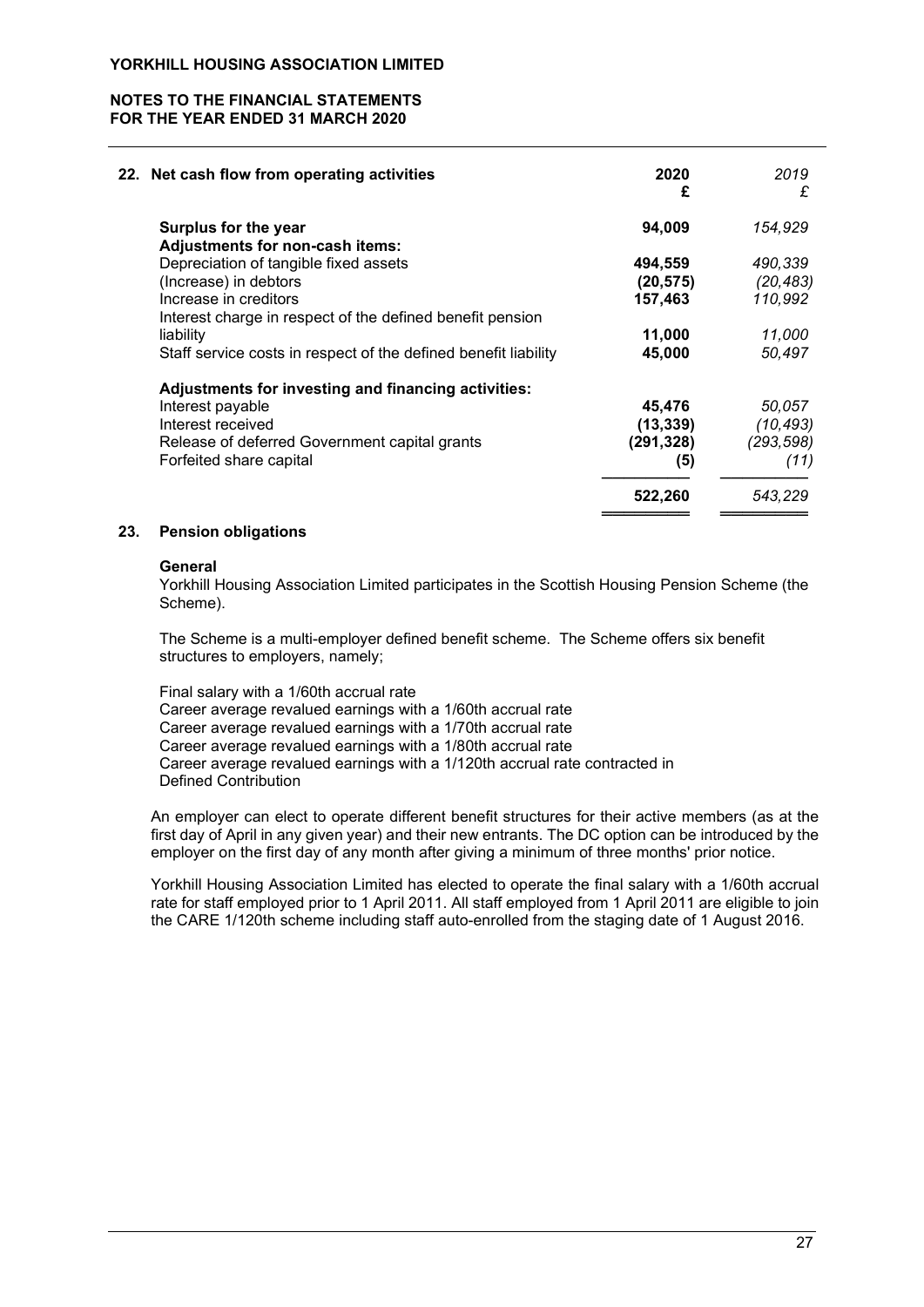# NOTES TO THE FINANCIAL STATEMENTS FOR THE YEAR ENDED 31 MARCH 2020

## 23. Pension obligations (continued)

During the accounting period Yorkhill Housing Association Limited paid contributions at the rate of 12.6% of pensionable salaries for staff on Final Salary Scheme and 6.1% for staff on CARE 1/120th scheme. Member contributions were 12.5% and 6.0% respectively. There was an additional annual employer past service deficit contribution of £91,373 (net of administration costs) made in the year ended 31 March 2020 (2019 - £88,500).

As at the balance sheet date there were 5 active members of the Final Salary Scheme and 8 active members of Care 1/120th scheme (2019 - 8 & 3). The annual pensionable payroll in respect of these members was £421,574 (2019 - £538,275). Yorkhill Housing Association Limited continues to offer membership of the Scheme to its employees.

The Trustees commission an actuarial valuation of the Scheme every three years. The main purpose of the valuation is to determine the financial position of the Scheme in order to determine the level of future contributions required, so that the Scheme can meet its pension obligations as they fall due.

The actuarial valuation assesses whether the Scheme's assets at the valuation date are likely to be sufficient to pay the pension benefits accrued by members as at the valuation date. Asset values are calculated by reference to market values. Accrued pension benefits are valued by discounting expected future benefit payments using a discount rate calculated by reference to the expected future investment returns.

The last triennial valuation of the Scheme was performed as at 30 September 2018 by a professionally qualified actuary using the ''projected unit credit'' method. The market value of the Scheme's assets at the valuation date was £877 million. The valuation revealed a shortfall of assets compared to liabilities of £121 million, equivalent to a past service funding level of 86%.

If an actuarial valuation reveals a shortfall of assets compared to liabilities the Trustee must prepare a recovery plan setting out the steps to be taken to make up the shortfall.

The key valuation assumptions used to determine the assets and liabilities of the Scheme as at 30 September 2018 are detailed below:

| - Investment return pre retirement                   |                |                                                                       | 3.12% per annum |
|------------------------------------------------------|----------------|-----------------------------------------------------------------------|-----------------|
| - Investment return post retirement - Non-pensioners |                |                                                                       | 3.12% per annum |
| - Investment return post retirement                  |                | - Pensioners                                                          | 3.12% per annum |
| - Rate of salary increases                           |                |                                                                       | 3.35% per annum |
| - Rate of pension increases<br>2005                  |                | - pension accrued pre 6 April                                         | 2.00% per annum |
|                                                      | $\blacksquare$ | pension accrued from 6 April<br>2005                                  | 1.70% per annum |
|                                                      |                | - (for leavers before 1 October 1993 pension increases are<br>$5\%$ ) |                 |
| - Rate of price inflation                            |                |                                                                       | 3.35% per annum |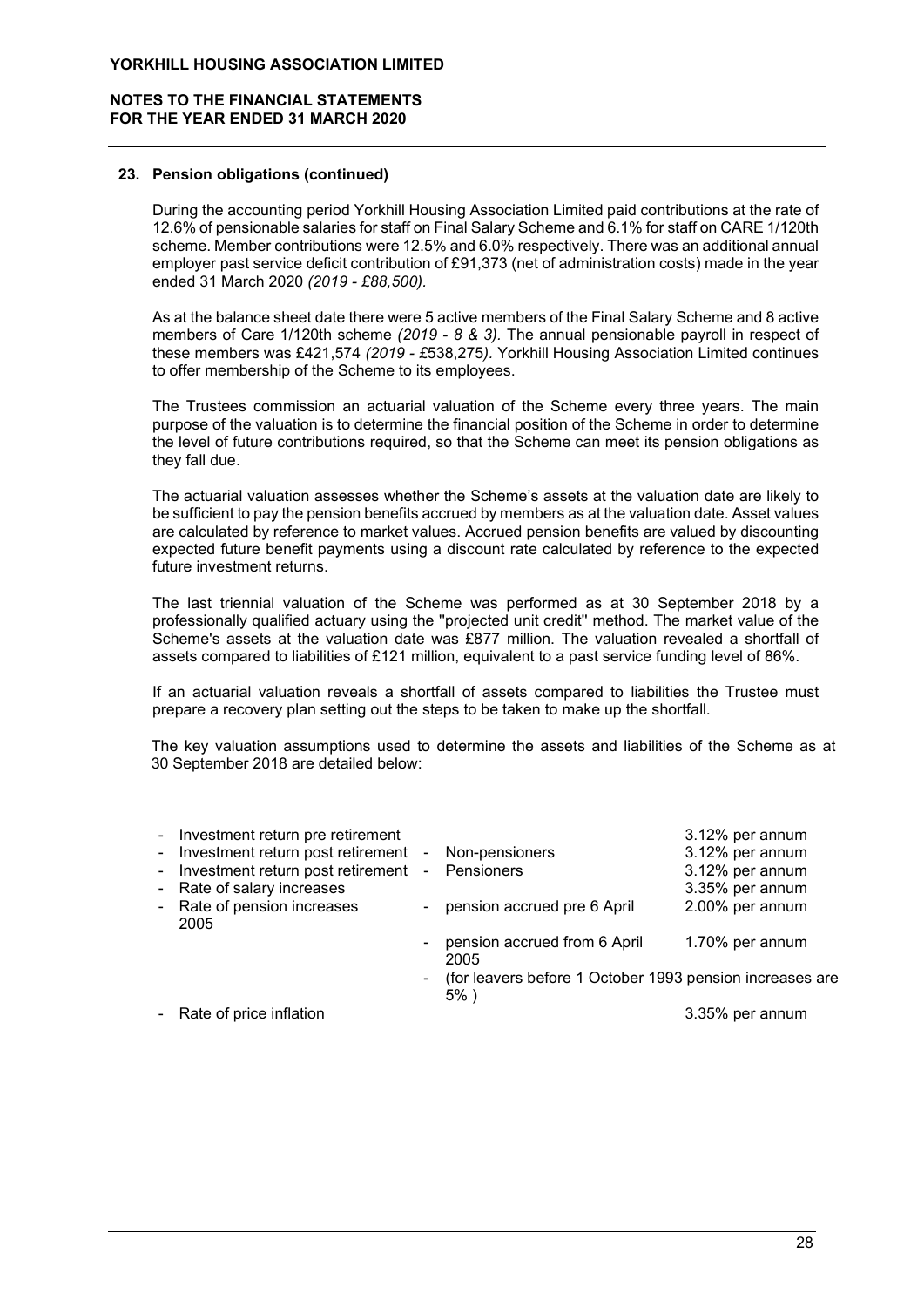# NOTES TO THE FINANCIAL STATEMENTS FOR THE YEAR ENDED 31 MARCH 2020

## 23. Pension obligations (continued)

 The Trustee's view is that a new recovery plan is required from 1 April 2020 with a past service deficit contribution rate of £92,560, increasing by 3% per annum until the scheme is assessed for 30 September 2022. If the results show no deficit is identified, then deficit contributions will cease from that date. If, however the results show the deficit has not been cleared then these deficit contributions will continue until 31 March 2023, or until such time that the deficit has been cleared.

At 1 April 2018, on initial recognition of the multi-employer defined benefit scheme, the opening adjustment to the liability was £81,360 to recognise a liability of £434,000 as at 1 April 2018.

## Present values of defined benefit obligation, fair value of assets and defined benefit liability

|                                              | 31 March<br>2020<br>£'000 | 31 March<br>2019<br>£'000 |
|----------------------------------------------|---------------------------|---------------------------|
| Fair value of plan assets                    | 3,000                     | 3,165                     |
| Present value of defined benefit obligations | 3,098                     | (3, 513)                  |
| Defined benefit liability to be recognised   | (98)                      | (348)                     |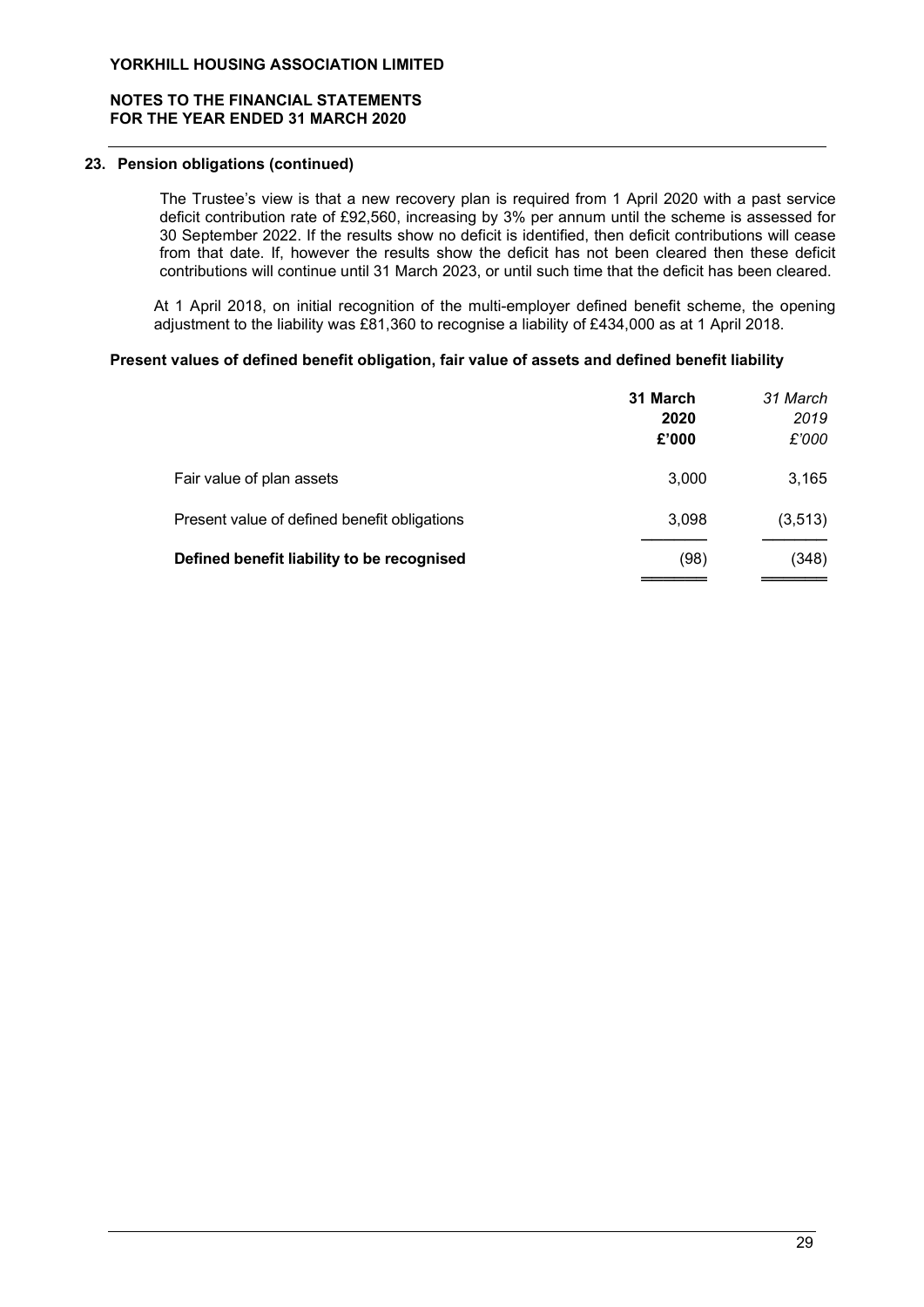# NOTES TO THE FINANCIAL STATEMENTS FOR THE YEAR ENDED 31 MARCH 2020

# 23. Pension obligations (continued)

## Reconciliation of opening and closing balances of the defined benefit obligation

|                                                                    | Year ended | Year ended |
|--------------------------------------------------------------------|------------|------------|
|                                                                    | 31 March   | 31 March   |
|                                                                    | 2020       | 2019       |
|                                                                    | £'000      | £'000      |
| Defined benefit obligation at start of period                      | (3, 513)   | (3, 447)   |
| Current service cost                                               | (88)       | (48)       |
| <b>Expenses</b>                                                    | (3)        | (3)        |
| Interest cost                                                      | (80)       | (85)       |
| Contribution by plan participants                                  | (39)       | (41)       |
| Actuarial gains due to scheme experience                           | 93         |            |
| Actuarial gains/(losses) due to changes in demographic assumptions | 21         | (10)       |
| Actuarial gains/(losses) due to changes in financial assumptions   | 304        | (183)      |
| Benefits paid and expenses                                         | 207        | 300        |
| Defined benefit liability at the end of the period                 | (3,098)    | (3, 513)   |

# Reconciliation of opening and closing balances of the fair value of plan assets

|                                                                   | Year ended<br>31 March<br>2020<br>£'000 | Year ended<br>31 March<br>2019<br>£'000 |
|-------------------------------------------------------------------|-----------------------------------------|-----------------------------------------|
| Fair value of plan assets at start of the period                  | 3,165                                   | 3,013                                   |
| Interest income                                                   | 72                                      | 74                                      |
| Experience on plan assets (excluding amounts included in interest |                                         |                                         |
| income (loss)\gain                                                | (203)                                   | 248                                     |
| Contributions by the employer                                     | 134                                     | 89                                      |
| Contributions by participants                                     | 39                                      | 41                                      |
| Benefits paid and expenses                                        | (207)                                   | (300)                                   |
| Fair value of plan assets at end of period                        | 3,000                                   | 3,165                                   |
|                                                                   |                                         |                                         |

## Defined benefit costs recognised in the Statement of Comprehensive Income

|                                                                                 | Year ended<br>31 March<br>2020<br>£'000 | Year ended<br>31 March<br>2019<br>£'000 |
|---------------------------------------------------------------------------------|-----------------------------------------|-----------------------------------------|
| Current service cost<br>Admin expenses                                          | 88<br>3                                 | 48                                      |
| Net interest expense                                                            | 8                                       | 11                                      |
| Defined benefit costs recognised in Statement of Comprehensive<br><b>Income</b> | 99                                      | 62                                      |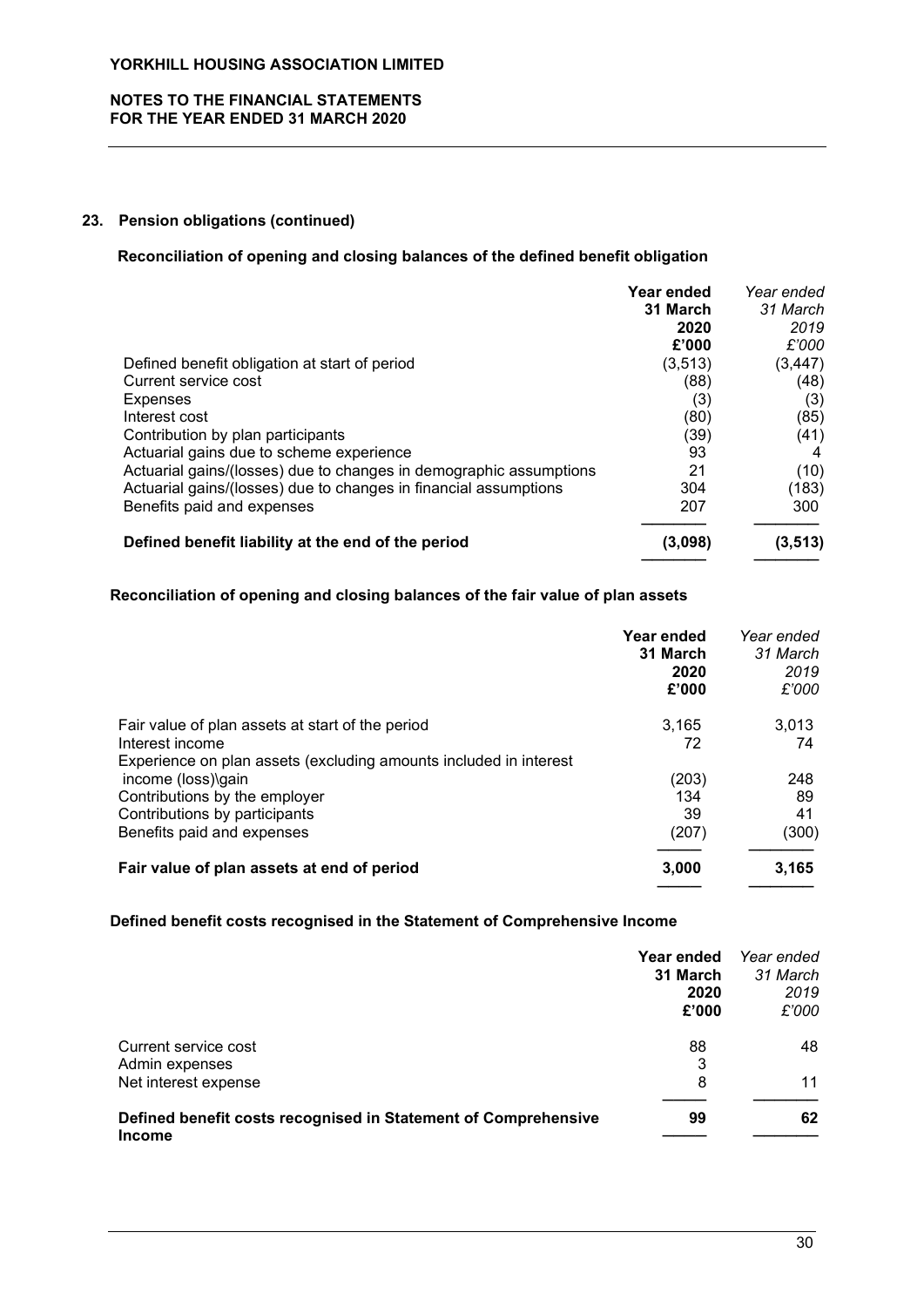# NOTES TO THE FINANCIAL STATEMENTS FOR THE YEAR ENDED 31 MARCH 2020

# 23. Pension obligations (continued)

|                                                                                                                                                                                                             | Year ended<br>31 March<br>2020<br>£'000 | Year ended<br>31 March<br>2019<br>£'000 |
|-------------------------------------------------------------------------------------------------------------------------------------------------------------------------------------------------------------|-----------------------------------------|-----------------------------------------|
| Experience on plan assets (excluding amounts included in net interest                                                                                                                                       |                                         |                                         |
| $cost - (loss)/gain$                                                                                                                                                                                        | (203)                                   | 248                                     |
| Experience gains and losses arising on the plan liabilities – gain                                                                                                                                          | 93                                      | 4                                       |
| Effects of changes in the demographic assumptions underlying the<br>present value of the defined benefit obligation - gain/(loss)<br>Effects of changes in the financial assumptions underlying the present | 21                                      | (10)                                    |
| value of the defined benefit obligation - gain/(loss)                                                                                                                                                       | 304                                     | (183)                                   |
| Total amount recognised in other comprehensive income - gain                                                                                                                                                | 215                                     | 59                                      |

# Fund allocation for employer's calculated share of assets

|                                    | 31 March<br>2020<br>£'000 | 31 March<br>2019<br>£'000 |
|------------------------------------|---------------------------|---------------------------|
| <b>Global Equity</b>               | 413                       | 509                       |
| Absolute Return                    | 184                       | 268                       |
| <b>Distressed Opportunities</b>    | 55                        | 54                        |
| <b>Credit Relative Value</b>       | 72                        | 55                        |
| <b>Alternative Risk Premia</b>     | 240                       | 177                       |
| Fund of Hedge Funds                |                           | 9                         |
| <b>Emerging Markets Debt</b>       | 107                       | 101                       |
| <b>Risk Sharing</b>                | 95                        | 92                        |
| <b>Insurance-Linked Securities</b> | 80                        | 82                        |
| Property                           | 56                        | 63                        |
| Infrastructure                     | 177                       | 133                       |
| <b>Private Debt</b>                | 59                        | 41                        |
| Opportunistic Illiquid Credit      | 73                        |                           |
| <b>Corporate Bond Fund</b>         | 219                       | 222                       |
| Liquid credit                      | 79                        |                           |
| Long Lease Property                | 73                        | 38                        |
| Secured Income                     | 167                       | 110                       |
| Over 15 Year Gilts                 | 38                        | 81                        |
| <b>Liability Driven Investment</b> | 790                       | 1,127                     |
| <b>Net Current Assets</b>          | 23                        | 3                         |
| <b>Total Assets</b>                | 3,000                     | 3,165                     |
|                                    |                           |                           |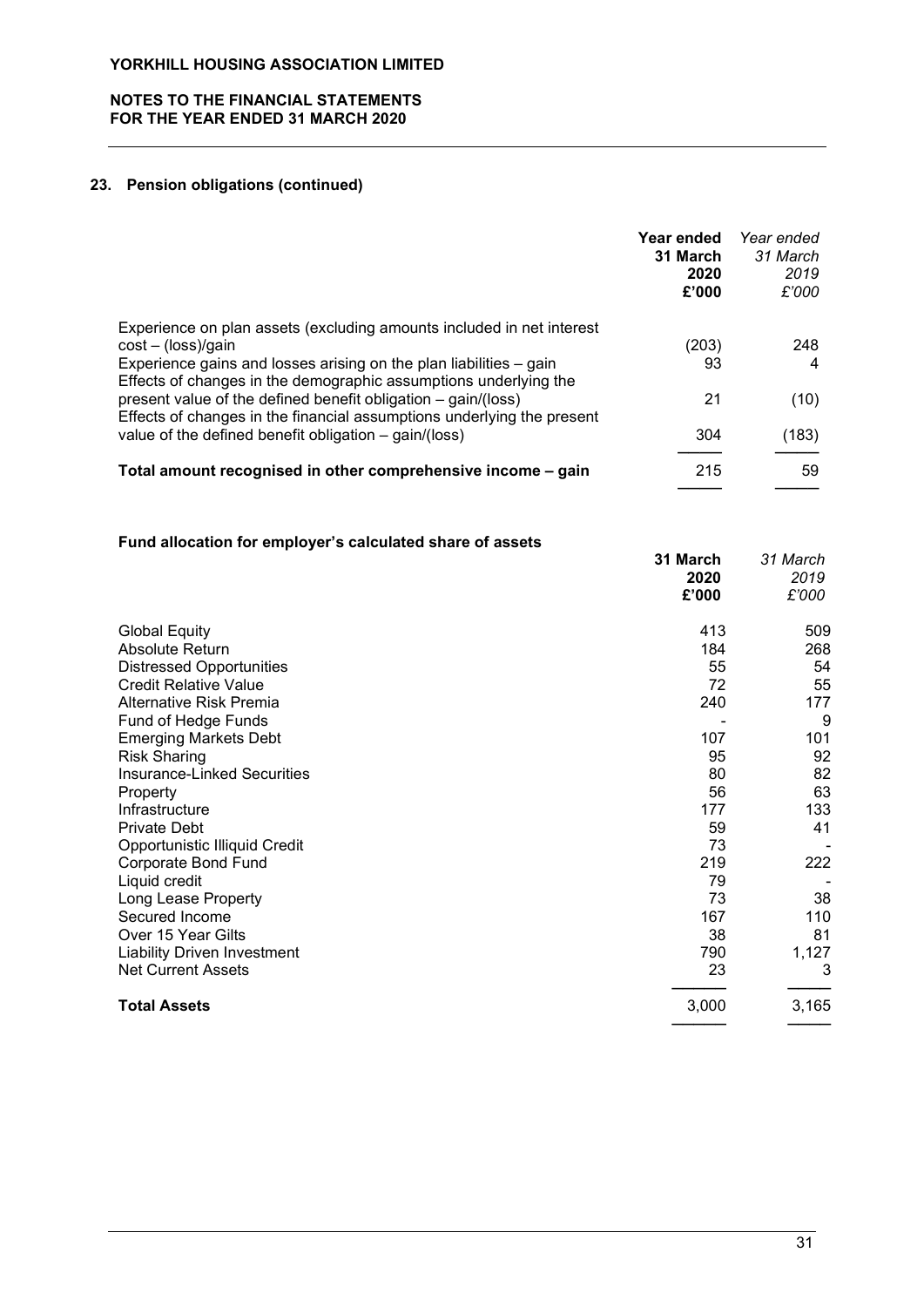# NOTES TO THE FINANCIAL STATEMENTS FOR THE YEAR ENDED 31 MARCH 2020

### 23. Pension obligations (continued)

The main financial assumptions used by the Scheme Actuary, TPT, in their FRS 102 calculations are as follows:

# Assumptions as at 31 March 2020

| ----------------                                            | % per annum |
|-------------------------------------------------------------|-------------|
| Discount rate                                               | 2.4         |
| Inflation (RPI)                                             | 2.67        |
| Inflation (CPI)                                             | 1.67        |
| Salary growth                                               | 2.67        |
| Allowance for commutation of pension for cash at retirement | 75% of      |
|                                                             | maximum     |
|                                                             | allowance   |

The mortality assumptions adopted at 31 March 2020 imply the following life expectancies:

|                         | Life expectancy |
|-------------------------|-----------------|
|                         | at age 65       |
|                         | (years)         |
| Male retiring in 2020   | 21.5            |
| Female retiring in 2020 | 23.2            |
| Male retiring in 2040   | 22.8            |
| Female retiring in 2040 | 24.5            |

Life expectancy is based on the Fund's VitaCurves with improvements in line with the CMI 2017 model with an allowance for smoothing of recent mortality experience and long term rates of 1.25% p.a. for males and 1% p.a. for females.

# Member data summary

| <b>Active members</b>   |               |                                           |                             |
|-------------------------|---------------|-------------------------------------------|-----------------------------|
|                         | <b>Number</b> | <b>Total earnings</b><br>(£'000s p.a.)    | Average age<br>(unweighted) |
| Males                   | 8             | 263                                       | 49                          |
| Females                 | 5             | 206                                       | 43                          |
| Total                   | 13            | 469                                       | 46                          |
| <b>Deferred members</b> |               |                                           |                             |
|                         | <b>Number</b> | <b>Deferred pensions</b><br>(E'000s p.a.) | Average age<br>(unweighted) |
| Males                   | 1             |                                           | 51                          |
| Females                 | 4             | 2                                         | 52                          |
| Total                   | 5             | $\mathbf{2}$                              | 52                          |
| <b>Pensioners</b>       |               |                                           |                             |
|                         | <b>Number</b> | <b>Pensions</b><br>(E'000s p.a.)          | Average age<br>(unweighted) |
| Males                   | 2             | 5                                         | 62                          |
| Females                 | 11            | 95                                        | 66                          |
| Total                   | 13            | 100                                       | 66                          |